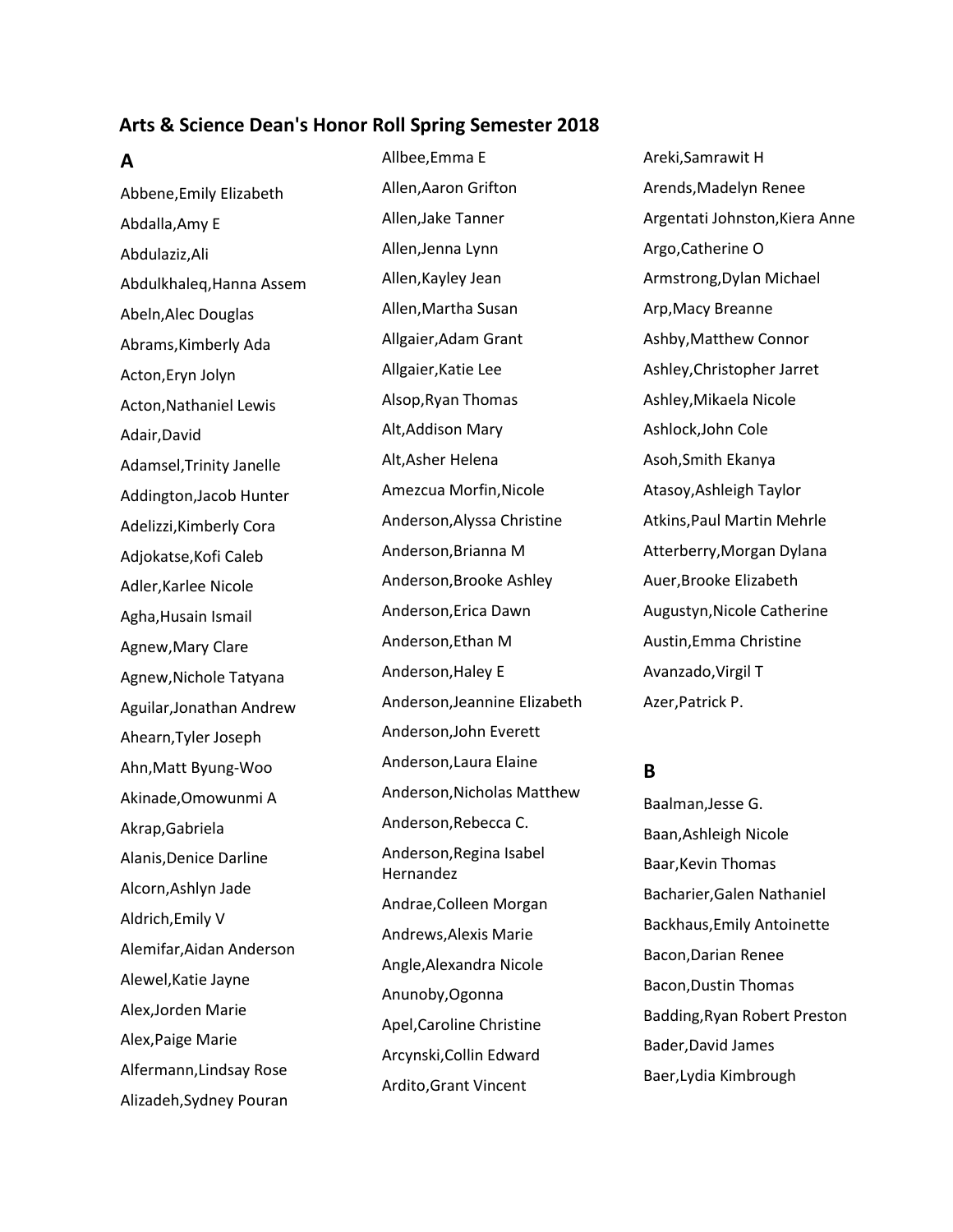Bai,Jin Bai,Yuya Bailey,Nate Thomas Bajek,Rebecca Therese Bajkowski,Trevor Michael Baker,Africa Mona Baker,Allison Christine Baker,Isaac Dylan Baker,Kennedy Grace Baker,Madison McLane Baker,Makayla Nicole Baker,Nathan Joseph Baker,Tyler James Bal,Amrit Kaur Balch,Kaelyn Ann Baldridge,Marlee Lynn Bales,London Mason Balk,Michael L Balkin,Abigail Lynne Ball,James Russell Ballenger,Brayton Glenn Baltz,Emily E Balzer,Alex Robert Banks,Gabrielle Aubrie Barbee,Sherell Lynn Barber,Bryanna Ashley Barberis,Jessica Jacqueline Barfield,Catherine Elizabeth Barker,Alison Nicole Barner,Amanda Faye Barnes,Eliza-Lee Barnes,Meryl J. Baron,Traci Danielle

Barrett,Catherine Clay Barrett,Kyle Dorian Barry,Katherine Barry,Samantha D Barta,Tyler John Bartek,William Edward Bartlett,Brandon S Bartlett,Julia L Bartosh,Brianna M. Baskett,William Isaac Basnett,Rowan Michelle Basore,Chelsea J. Bates,Emily Lauren Battmer,Amanda Kay Bauer,Grace Christine Bauer,Kaitlyn Kristine Baugh,Peter Brewster Baugher,Sami Brendle Baum,April Lyn Baumann,John R Bautista,Janelle April Baxter,Sierra Nicole Beamer,Chase Nicolas Bean,Nicholas David Beat,Courtney Taylor Beaver,Alexander Beaver,Nathan J Beck,Damien Marie Becker,David Michael Becker,Leslie Dulaney Beckett,Courtney P. Bedu-Annan,Erica Beedle,Mara R

Beedon,Madison Nicole Been,Caroline E Beffa,August Garth Beffa,Maxwell Francis Behlmann,Alexandra Renee Bell,John Joseph Bell,Rose Q Bellamy,Madison M Belsher,Shannon Marie Bennett,Amanda Lou Bennett,Briana Jean Bennett,Devin K Bennett,Patrick William Benson,Haley Blaise Benson,Lonita Ellen Benson,Sara Ellen Benton,Emily Adele Bergquist,Annie Bergstrom,Emma Elizabeth Berler,Matthew William Berndt,Andrew James Berns,Jacob A Bernskoetter,Sarah Katherine Bernstein,Brook Berry,Alexa Grace Berry,Connor Jennings Berti,Rylee Shaye Bertrand,Allison Houghton Besch,Zachariah J Best,Mariah Faith Beyer,Matthew Thomas Bhaiwala,Fatima Bhatty,Abuzar U.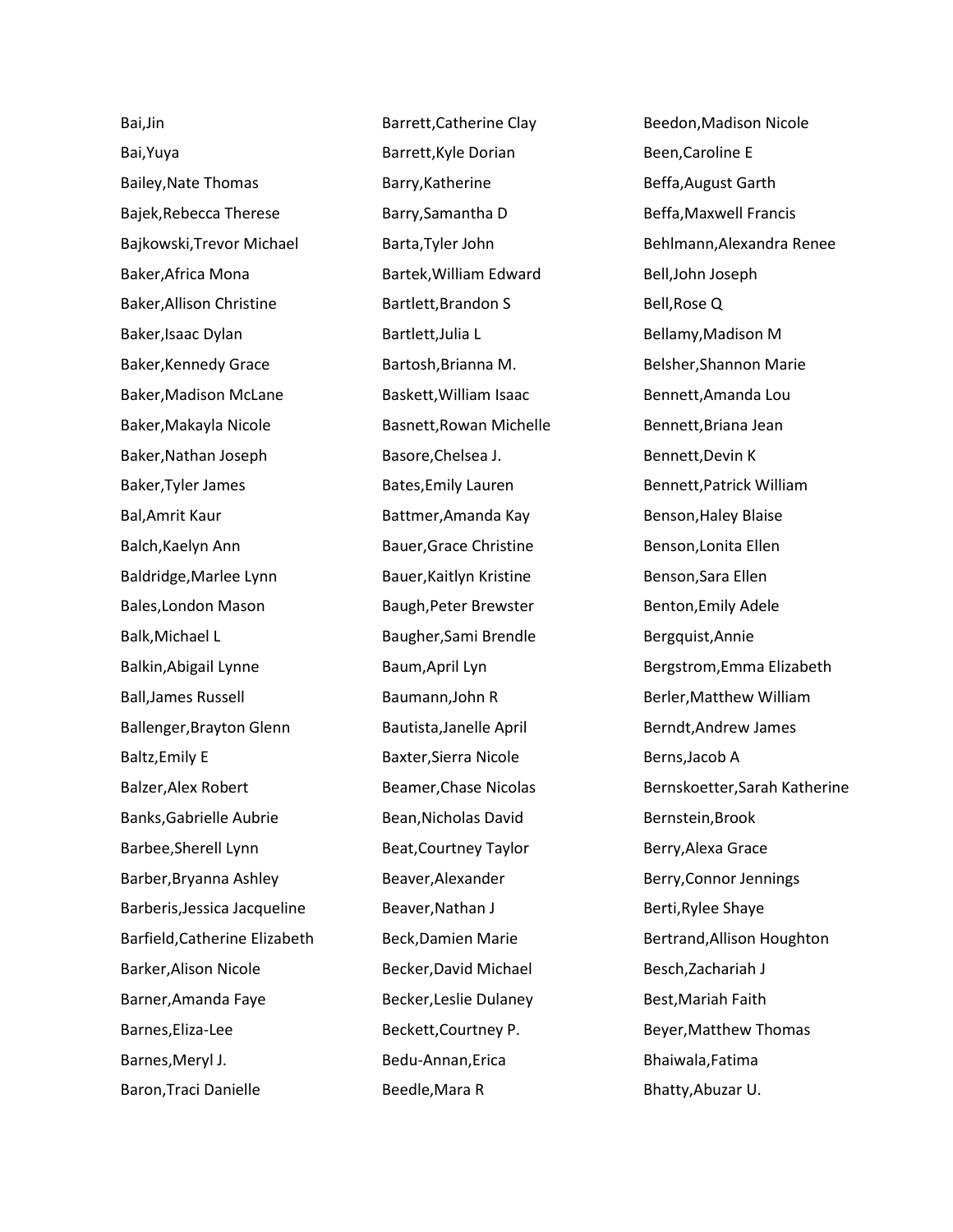Bicklein,Daniel John Bickley,Paris Bierma,Emily Nicole Biever,Jacob A Bigos,Ashley D Bilek,Andrew James Billingsley,Madison Renee Binaei,Alexandra P Bippen,Eric Joseph Birdsong,Justice L. Bishop,Lauren Kay Bishop,Rachael Dawn Bissell,Cobi Todd Bittick,Kaitlyn Ann Bixby,Chad Martin Bjornstrom,Bridger Richard Black,Kathrynne Elizabeth Black,Megan Nicole Blackford,Mason Taylor Blaine,Helen Catherine Blair,Daniel Joseph Blake,Kristin Cady Blank,Jacob A Blansett,Josiah Parker Blanton,Elizabeth Anne Blase,Haley Ann Blasi,CeCe Marie Blatter,Anthony Coleman Blaylock,Jarrod Blevins,Haviland Synclaire Blevins-Bolden,Bailey Noelle Bloebaum,Pierce Lee Raskas Blomberg,Claire M

Blondin,Samantha R Bloodgood,Nicole Nora Bloom,Theodore Carson Bloss,William M Blower,Julien Blue,Anna L Blue,Deja Nizzarih Blue,Nicholas William Bluhm,Haley Anne Blythe,Patrick Kenneth Boatman,William Thomas Bodeen,Jeffrey L Bodenhausen,Hannah M Boehmer,Natalie Nicole Boeman,Laurel Foster Boester,Seth Timothy Boewe,Francesca Ann Boggs,Jasmyne Rae'Nae Bohler,Jenna Kay Bohm,Justin Miles Bohnett,James Tamirat Bohorquez,Nicolas A. Boland,Austin Raymond Boland,Genna Grace Bollinger,Carlie R Bollinger,Emily J Bollinger,Erin Suzanne Bong,Caroline Kathleen Bono,Mara Jade Boomgarden,Zoe Anne Boone,Ashley N Borrelli,Matthew Scott Bossung,Carolyn Ann

Boucher,Madison Mikayle Bouchot,Marian E Boudreaux,Joel Cameron Bourland,Taylor Danielle Bowman,Zoe Dorian Boyd,Bryce Laseter Brachmann,Kevin Joseph Bradley,Lauren Nicole Bradshaw,Alex Jerome Bradshaw,Elizabeth Ann Bradshaw,Lillian M Brandt,Alex Brannan,Allison Claire Bratcher,Ben Brekrus,Rachael Anne Brenner,Caitlin M Bresette,Amelia Jane Breshears,Samuel Schafer Brewer,Dakota Noel Brewer,Haley Mari Briceno,Maria Jose Bridge,Gabrielle Nicole Bridgeman,Hesston Charles Bridges,Emilie Anne Grace Brink,Benjamin M Brinkmann,Rachel Marie Britzmann,Bradie Howell Brocato,Lauren E Brodersen,Michelle Rene Broker,Jacob M Brons,Sabrina Louise Christina Bronsky,Cassandra H Brooks,Berry Bryant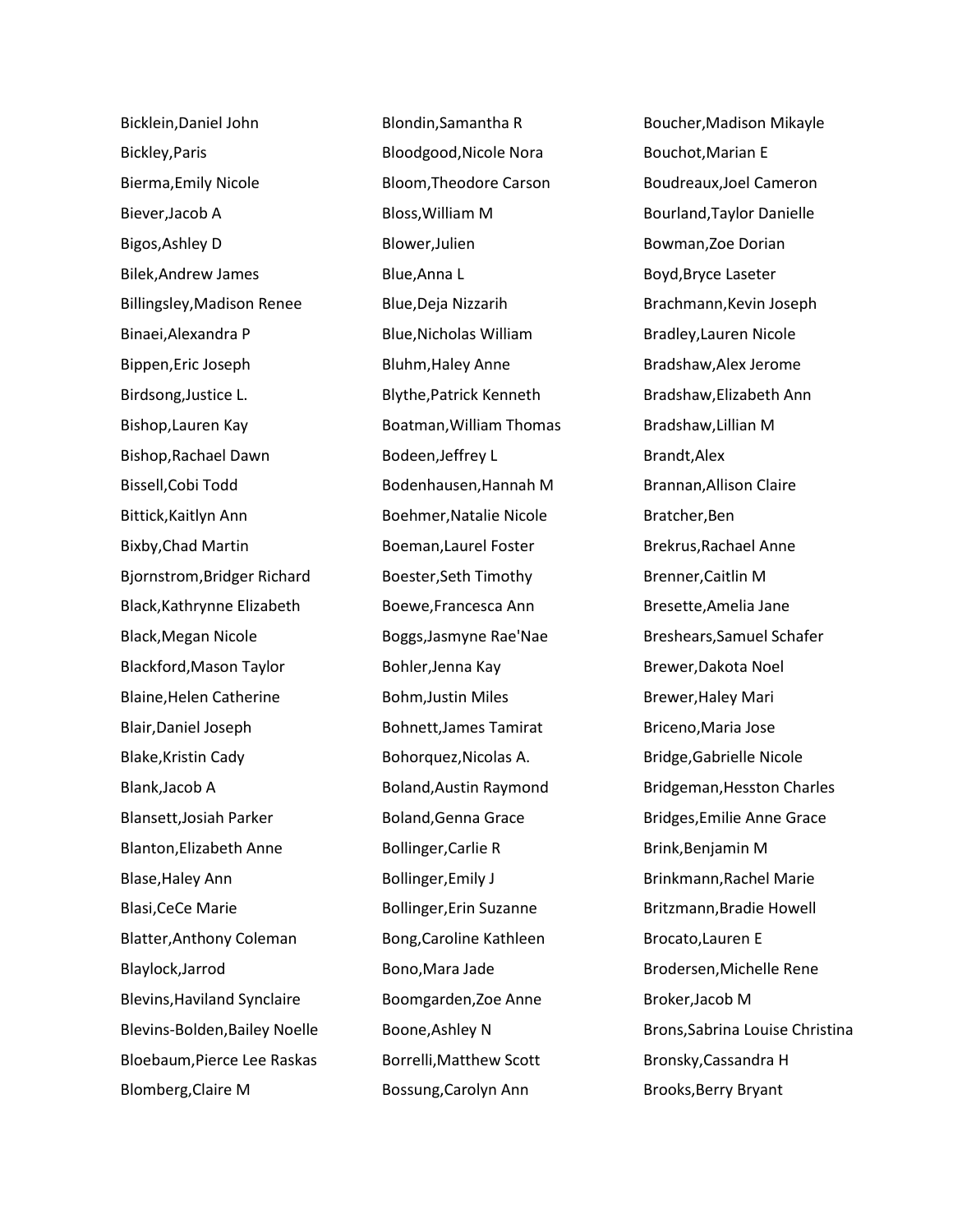Brooks,Margaret Brouster,Isabella G Brower,Olivia Cecile Brown,Aaron Daniel Brown,Abigail Gibbons Brown,Alexander A.D. Brown,Carly Ann Brown,Dakota Kelley Brown,Hayden Jeffrey Brown,Kailey A Brown,Katelyn Marie Brown,Kilian Richard Brown,Lauren Kristen Brown,Lexie Brown,Luke Andrew Brown,Samantha Jean Brown,Suzanne Lawton Broyles,Jennifer Joy Brundage,Tommi Munro Brunetti,Giulietta Frontali Brunnert,Christine Elizabeth Brusick,Maddilyn Joy Bryan,Claire Constance Bryan,Elizabeth Rose Bryant,Harper Ann Buchanan,Charly Scout Bucher,Angela Lynn Buchheit,Jackie Buckallew,Megan Marie Budd,Alexander James Bujewski,Allison Renate Bunkers,Marianna Erika Bunting,Elias Johnathan James Burch,Whitney A Burcke,Andrew James Burdine,Kyle R Burgdorf,Kayla Breann Burgess,Brennan McGee Burgess,Sawyer King Burke,Carson Ferrell Burke,Mikayla Louise Burkhart,Jennifer L Burks,Ashlee Nicole Burnett,Jake Cameron Burns,Collin Jeffrey Burns,Maryn Rose Burnside,Braxton McGuire Burris,Grace Elisabeth Busch,Mara A Bush,Jacob Paul Bush,Rachel Christine Bushman,Sabrina Lynne Buske,Anna M Busselberg,Lance Jacob Butcher,Nathan A Butler,Natalie Johanna Butler,Truman J.G. Byrd,Jalyn C

### **C**

Cade,Morgan Alexis Cai,Yuqing Cain,Dylan Marcus Calandro,Daniel Joseph Caldo,Paul Deguzman

Calhoun,Maureen Paige Callahan,Daniel L Callis,Anna M Callistein,Dylan A Campbell- Jones,Ida Victoria Campbell,Amanda Kay Campbell,Casey Marie Campbell,Emily Dawn Campbell,Julianna Mae Campbell,Kaylin N. Candela,Dominic M Candela,Madison Leigh Canty,Benjamin Patrick Cao,Zhuo Cape,Hayley Elizabeth Capkovic,Brittany Ann Cappetta,Alexandra Nicole Carlisle,Casey Renee Carlson,Jenna Elizabeth Carman,Natalie Ann Carney,Kayla Rose Carns,Katherine Elaine Carpenter,Jacob Michael Carr,Isabella A Carson,Justin Gabriel Carswell,Caleb Carter,Aaron J Carter,Collin P Caruso,Nicholas Peter Caruso,Sophia Elizabeth Caruth,Fallon Chioke Cash,Jessica Lynn Cash,Kirsten Elizabeth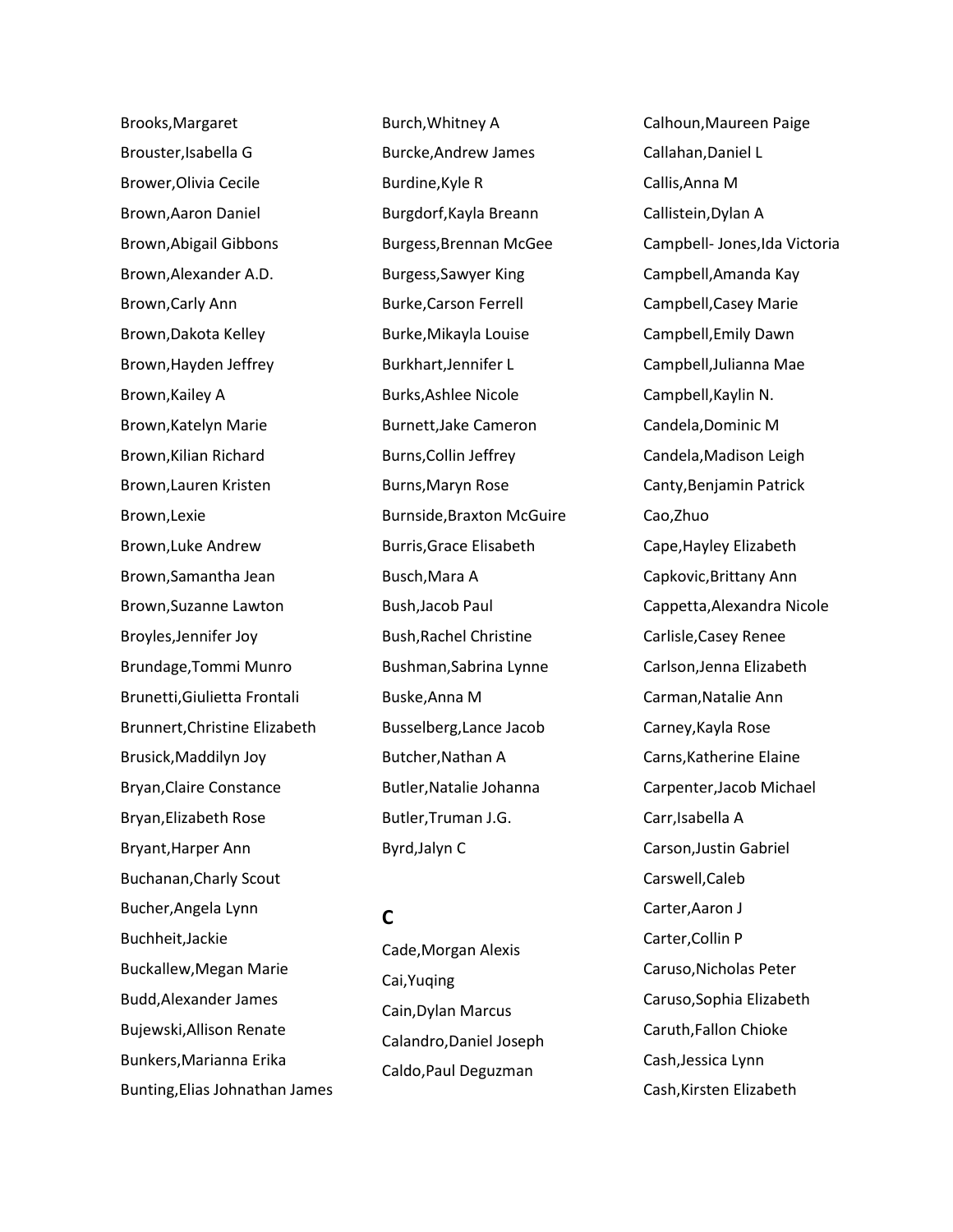Cassimatis,Caitlyn Marie Cassimatis,Thomas Michael Castiller,Brendan Nicholas Castillo,Samantha Lynn Castro,Andrea Alexandra Castro,Chase Steven Catic,Emina Cation,Joseph John Cation,Timothy James Cavaiani,Jacob Cebulko,Jacob William Celmer,Christian Michael Ceriotti,Maria E Chaffin,Hannah E Chaiken,Spencer Reed Chambers,Bryn Alexandra Chandler,Lucas S Chapman,Allyson Marie Charlton,Zeb Joseph Chastain,Kamryn Sue Chatterton,Claire Allen Chau,Christina Cheatham,Alexis Nicole Chen,Chi Chen,Moyu Chen,Qianhong Chen,Qianyu Chen,Rui Chen,Tianren Chen,Yunxi Cherryhomes,Ellie Claire Cheslock,Kara Elizabeth Chetney,Kaitlyn Elizabeth

Chiolerio,Nic Chippendale,Allison Rose Chism,Sydney M Choi,Myung Sim Choma,Nicholas John Choma,Rachel Lee Chott,Roselie Mary Chowning,Brooke Christensen,Brooke Leigh Christensen,Chelsey Jenelle Christy,Indiga Chun,Catherine Ciaramitaro,Nicholas Raymond Cilek,Jillian Paige Clapp,Daniel Augustus Clark,Fionna D Clark,Hannah Kathryn Clark,Kadie S Clark,Logan Michael Lee Clarke,Madeline May Clarno,Natalie Danforth Clayton,Carly Jo Clement,Chloe R Clutter,Jeffery Dane Cmehil-Warn,Christian Earl Cochran,Connor Robert Cochran,Emily Catherine Cochran,Karlee Elise Cochran,Sally Katherine Cogley,Colleen N Cohen,Raime Joy Coit,Lillian Grace

Cokeley,Kaitlyn Grace Colbeck,Spencer David Colby,Claire E Cole,Arnold Coleman,Nancy Lee Collier,Danielle Renee Collins,Emily Paige Colville,Waverly Tan Combs,Rachel Elizabeth Compton,Grace Ellyn Comsa,Ciprian Mihai Conger,Kaylie Brianna Conley,Grace R Conlisk,Clare Anna Connelly,Joseph Michael Conner,Kyle Richard Conrad,Rachel Faith Contreras,Adianis Cook,Luci Cook,Marisa Dyan Cook,Maxwell J Cook,Nicholas Thomas Cook,Zachary Alexander Coonrod,Emily Marie Cooper,Casey Elizabeth Cooper,Lydia Mae Cooper,Madelyn Paige Copat,Sofia Marcela Copeland,Sean Thomas Copenhaver,Ryan Alan Corder,Morgan Scott Corman,Samuel Robert Cornwall,Kathryn Marie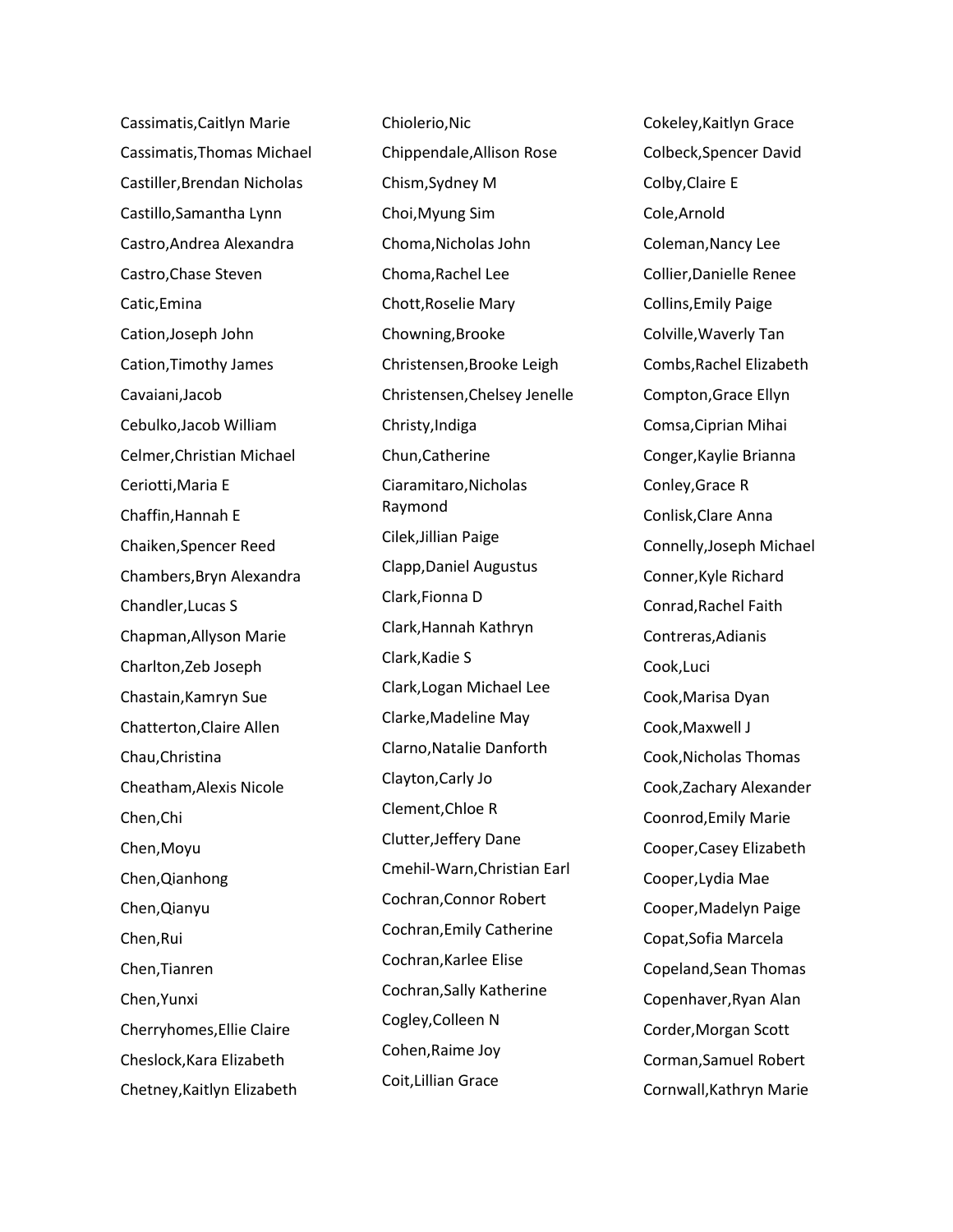Corretjer,Nicohl M. Corrigan,Jennifer M Cossey,Morgan Leeann Coulter,Thomas Norman Count,Logan Steven Coveney,John Alan Cowan,Luke Michael Coward,Haley Nicole Cowell,Courtny Allison Cox,Ashley C Cox,Brian Dean Cox,Hailee Ranee Cox,Samantha J Cox,Sarah Ashley Crader,Erin Mae Craig,Garrett R Craigg,Rebecca Noel Crane,Caroline E. Crawford,Christiane-Tresor Marie Creasy,Jack Criss-McKellar,Darielle Leilani Cronley,Patrick James Cropp,Marisa Kawase Crouch,Meredith Anne Crowley,Chandler J. Croxville,Kimberly Ann Crozier,Madeline Elizabeth Cua,Kathryn Rose Cui,Yuan Culbert,Maxwell Doran Culley,Zachary C Cundiff,Jack

Cunningham,Taylor Mercer Cunnyngham,Cassidy Hope Cupp,Mason Michael Curl,Bradley Robert Curp,Madison Alexis Curtin,Mark Christopher Curtis,Corinne Elizabeth Cushing,Kellen Michael Cutolo-Ring,Alessandra Cara Czarnowski,Ian William Czopek,Madison Taylor

**D**

Dabney,Lakelyn Kennedy Dade,Christopher Michael Dahlgren,Benjamin Paul Dakich,Connor Thomas Damolaris,Jaclyn Elyse Danaher,Brenna Terese Daniel,Nathan Geoffrey Danner,Kurtis James Danto,Samantha Emily D'Arcy,John Mark Darrah,John P Dart,Megan Christine Daub,Lucas David,Brendan Michael Davies,Sophia E Davis,Alana Simone Davis,Erin M Davis,Maddie Davis,Maline Elizabeth

Davis,Matthew Paul Davis,Nathaniel William Davis,Sarah Lindsay Davis,Sinclaire Grace Davis,Stacie Kimberly Davis,Trentynne L Davis-Hansson,Carrie Lucile Daw,Alexis Taylor Day,Abby Dawn Day,Tristan Matthew De Boer,Ian H De Oliveira,Luana Farias Deatrick,Stephen Michael Deaver,Hannah D. Decker,Olivia C. Deckert,Elizabeth Josephine Dee,Allison May Deghelder,Ethan H DeGuire,Arthur Dehr,Nicholas John Deimeke,Gabrielle Angelique Deimeke,Mikaela Marie Deiparine,Isabella Nicole Deitelhoff,Sarah Colleen Dejonge,Chandler Allen Delancy,Isabella R. Delano,Mary Eileen Deloach,Nicholas Delong,Thomas Edward DeLucia,Spencer Elyse Derosa,Theo Alexandre Derry,Nora Coates Desai,Avi Buddy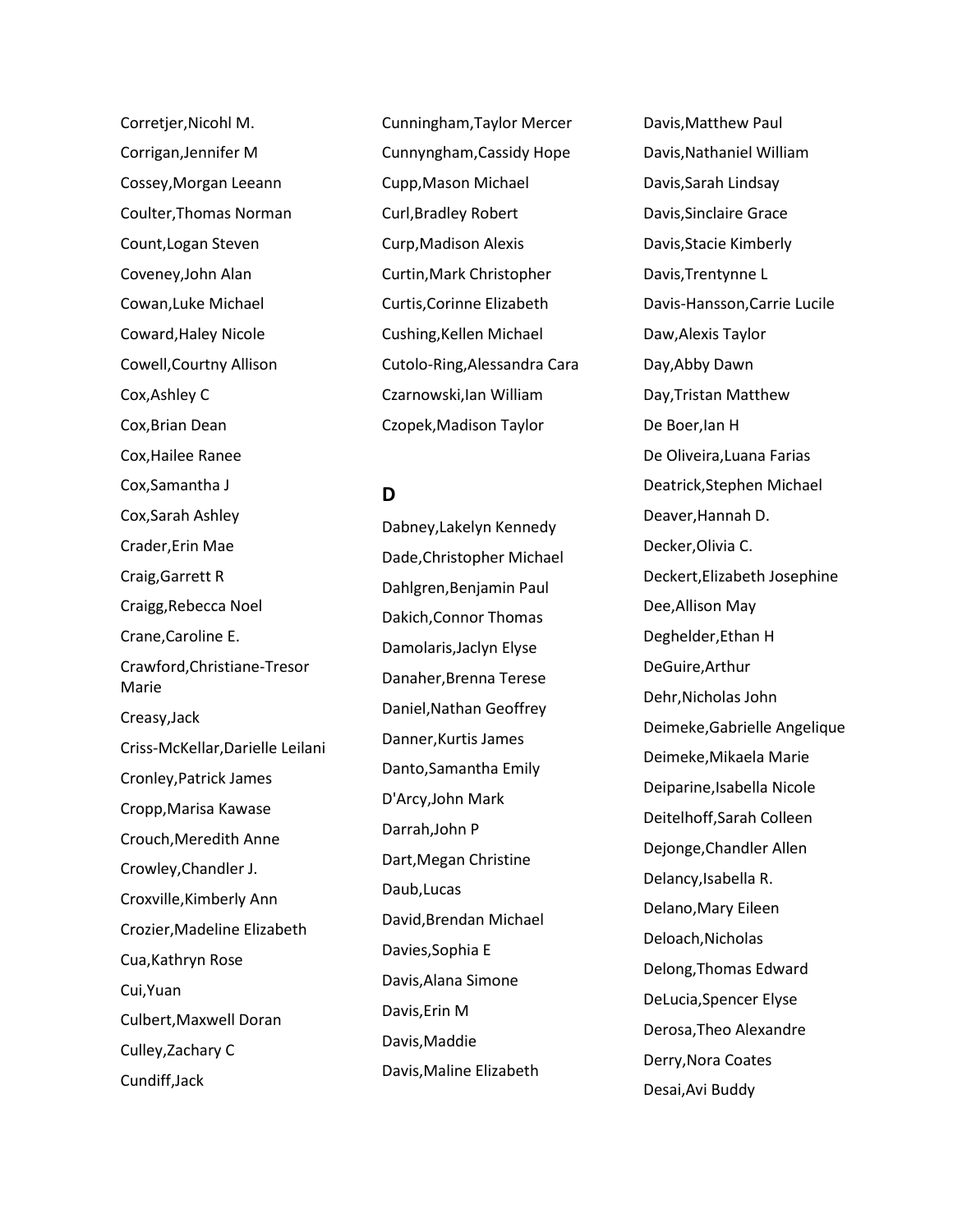Desneux,Jonah David Deterding,Allison E Dettmer,Robert Alexander DeWeerd,Madison Jae Dewey,Dillon A Diamond,Alexia Nicole Dicarlo,Andrea Monet DiCarlo,Nathan Joseph Dickison,Brady Robert - Kanematu Diebold,Casey Gunnar Diemler,Katherine Jean Diepeveen,Mitchell G Diers,Grace E Dietrich,Hannah N Diewert,Zachariah Jackson Dinh,Thu Uyen Thi Dismond,Lauren Nicole Dittmer,Grace Marie Ditto,Emily E. Dix,Melanie Richelle Dixon,Gage Michael Dixon,James Bohannon Dixon,Jesse Orion Dixson,Faith Nicole Dockins,Alexandra E Dodge,Jessi Kaitlyn Doering,Tyler Payne Doherty,Abigail L Doherty,Joseph Robert Dolan,Colin Christopher Dolan,Sean Thomas

Dominguez Salinas,Michelle Anaid Dominguez Salinas,Mitzi Ariadna Dominguez,Aldo Gregorio Dommaraju,Shravan Rama Donald,Chloe E Donavon,Samuel L Dong,Yunxi Donley,William James Donnelly,Kathryn Elizabeth Donnelly,Michael G Dore',Adam Louis Dorgan,Madison Shelly Dorrian,Blythe Elizabeth Doser,Darian D Doss,Celine Michelle Dossey,Kelsey Eileen Dougherty,Bailee Lauren Dougherty,Kelly Jill Douglass,Maddie Downing,Lucy Kendall Doyle -Barker,Levi Tyler Drainer,Lauren Drake,Isabelle Catherine Draper,Kelly Marie Drewel,Mikaela Alexandra Droege,Madeline Marie Dryer,Ross Michael Duffy,Collin Pearce Dugan,Brian Joseph Dullard,Connor John Duncan,Andrew Lawrence

Duncan,Kennedy FIera Dunn,Caroline Marie Dunn,Dustin Michael Dupree,Christine Anne Durr,Stephanie Anne Dysart,Lydia Louise

# **E**

Eagan,Josh M Earley,Ross Andrew Easley,Nathan Fleming Easley -Mahaffey,Hunter Morgan Easterling,Jazzmine Easton,Kendra Shephard Eck,Acelin Claire Ecoffey,Cullen Thomas Edelstein,Natalie Ruth Edgar,Jessica Linne Edwards,Jacob Lee Egan,Leah K Ehler,Madelyn Kay Eifert,Madison Kathleen Eilers,Briley A Eisley,Addison Christopher Elbendary,Tarek Alaa Elbert,Emma LeAnn Eldred,Emma Kate Ellenberger,Laura Elizabeth Ellis,Aiden Conrad Ellis,Brock Anthony Elmore,Marcus Wayne Elsey,Haydn S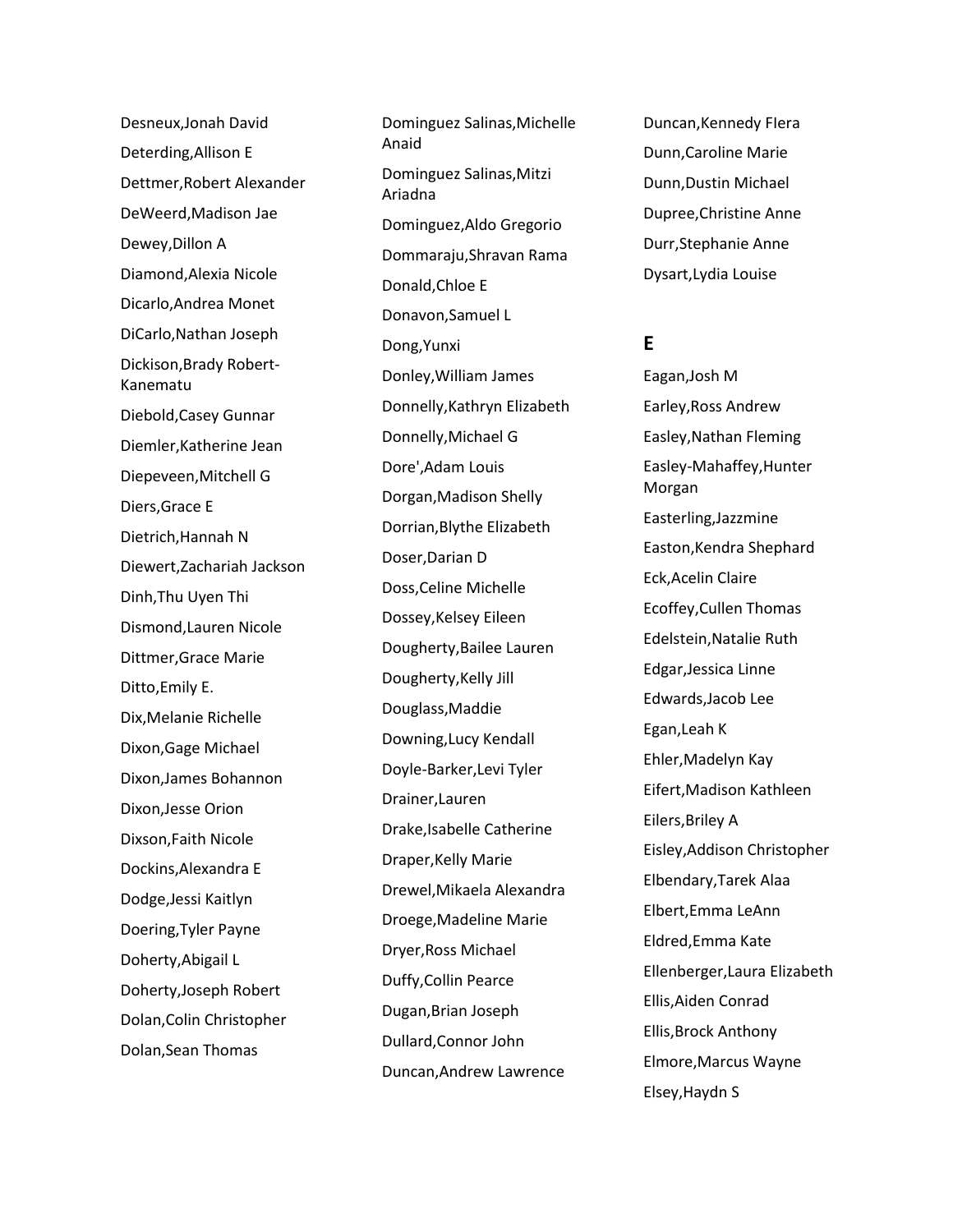Emery,Brooke Elizabeth Encina,Reinier Joseph Engel,Connor Mathew Engelage,Allison Kendell Engelman,Hannah Noel English,Jessi Enright,Madison Enubuzor,Catherine Chioma Erickson,Davis Donald Monhollon Ernst,Dallas Richard Ertz,Charles Anderson Ervin,Kasey N. Esposito,Brianna Rose Estep,Andrew J Estes,Jacob Christopher Etzold,Breanne Dee Evans,Amanda Mae Evans,Daniel Blake Evans,Kimberly Rose Evans,Taylor A Everett,Kayla Marie Eversman,Charles G Everson,Bridget Jean Ewing,Sabrea Fay

# **F**

Faerber,Jennifer Leigh Fahr,Olivia Marie Famuliner,Shannon Noel Fangmann,Ryan Nicolas Fansher,Andrew Thomas Farhadi,Ali Sina

Farley,James William Farmer,Erin Tempe Farnan,Kyler Joseph Farren,McKenna Marie Farris,Abigail Renee Farris,Max Fasbender,Hannah Shayne Faust,Morgan Riley Feagan,Hannah Christine Federspiel,Alexandra Nicole Feehan,Emily Katherine Feffer,Armond Butler Feinberg,Daniel Joseph Feist,Jacob Samuel Felten,Courtney Elizabeth Feng,Yuan Ferguson,Elizabeth Rose Ferguson,Gabrielle Marie Ferguson,Jessica Chelcie Ferguson,Kathryn A Fernandez,Lorena Rachele Ferrell,Sarah B Ferreri,Joseph James Ferrick,Cassandra Marie Ferris,Raymond Matthew Fettig,Hannah C Fields,Clarabelle Aurelia Fife,Elizabeth Grace Filley,Madison Audry Finck,Elizabeth Jane Fink,Rebecca Erin Finke,Caroline Angeline Finke,William Charles

Finnegan,James Arthur Finnegan,Samuel David Finnerty,Katharine Rose Finney,Kathryn Marie Fiordelisi,Anna Maria Fisher,Adam J Fisher,Ariel Flagg-Bourke,Olivia N Fleer,Madeline R Fletcher,Alexander Mitchel Fletcher,Elizabeth Ann Fletcher,Heather Rose Flinchpaugh,Michael C Flippin,Elizabeth Flores,Michaela Brielle Foeller,Laney Marie Foltz,Ryan Michael Forbes,Samuel Patrick Forrest,Carter Koch Forte,Ethan K Fortner,Brooke A Foster,Allisa J Foster,Jessi Nicole Foster,Savannah Destiney Foti,Tessa Drapcho Fowler,Heaven L Fox,Alex L Fox,Margaret Elaine Frank,Brennan Jacob Franke,Emily Michelle Franke,Michael Shawn Frantz,Bradley Ware Frazier,Kevin Jeffrey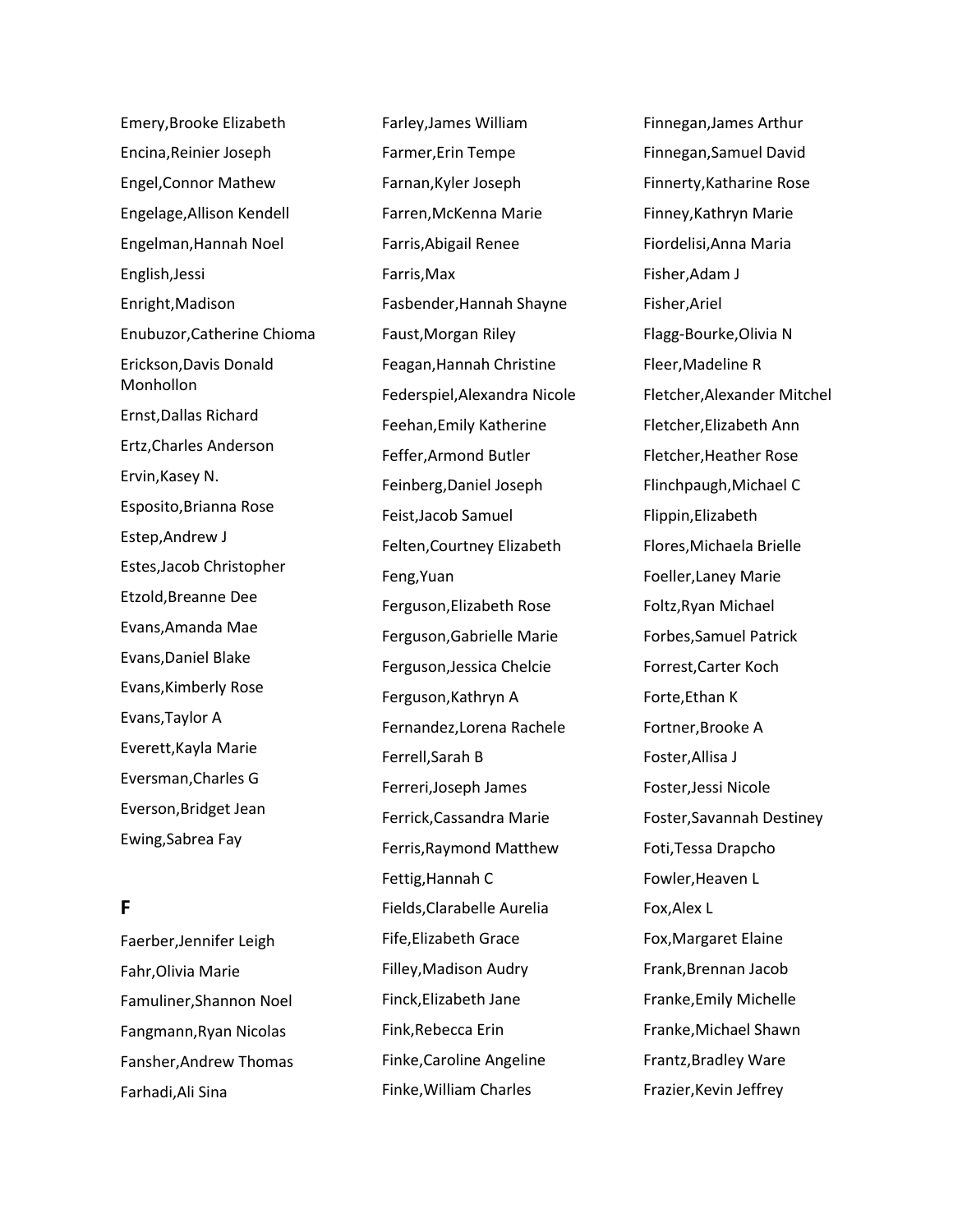Freeman,Jordan Robert Freeman,Kora Mae Freiburg,Lauren K. Freihaut,Sean Michael Frein,Andrew Stephen Frentzel,Kayla K Frerking,Caleb Joseph Frerking,Kaitlyn Jackson Freudenberg,Molly Claire Freund,Katherine A. Friedland,Madeline Claire Friend,Ally Jensen Frimel,Joseph Merino Froderman,Jennifer Rose Frook,Evan J Frost,Joshua Cameron Frumkin,Edward Lawrence Frymire,Heloise Kay Fuemmeler,Bryce D Fuller,Sarah Nicole Furtick,Amanda Elizabeth Fusillo,Catherine Elizabeth Fussell,John A. Futch,Nicole Ashley

# **G**

Gage,Hannah Christine Gage,Madesen Breanne Gahl,Martha Trauth Gajagowni,Saivaroon Goud Galey,Madison M Galicia,Diego V

Galindo,Teresa Angelica Gallagher,Aileen Anne Galvin,Alexander Charles Gamlath,Isuru C Gann,Kelly L Gann,Lauren Sherwood Mei-Ting Gannan,Kylie Jane Gannon,Ryan McDonough Gao,Matthew Z Gapski,Paige E Garbs,Mason Michael Garcia,Jessica Lynn Gardella,Madeleine Gardner,Alex Joseph Garg,Arun Garling,Cassidy Brooke Garrett,Amanda Elise Garrett,Kaylee Marie Garrett,Olivia Jane Garrison,Olivia Grace Garrity,Ethan Thomas Garrity,Liam M Garske,Grant Gasca,Zachary Alexander Gassmann,Gabriel E Gast,Lauren N Gates,Omar Sanuel Gatten,Lucas Daniel Gatten,Natalie Rose Gattuso,Kristin Nicole Geary,James Jackson Gedwill,Hannah Marie

Geed,Kierin Amanda Geisinger,Thomas Andrew Gelfman,Mira R Gender,Jamie Patricia Gentile,Alexandria Nicole Gerheart,Amber Lynn Germino,Mackenzie A. Gerstner,Kale Michael Gesling,Riley Chance Ghidey,Ronel Gibson,Logan Steven Giddens,Madison Alane Giefer,Josie Ann Giglio,Madison Rose Gilbert,Madeline C Gilbert,Troy Duvall Giles,Garrett T.H. Gilkey,Kai Njeri Gill,Jacob Damon Gill,Jonathan Jabez Gillam,Tyler Robert Gillen,Caius Martin Gillen,Micala Fae Gilmer,Sarah Elizabeth Gilstrap,Andrew Harrison Givens,Karissa Imani Gjata,Joseph Matthew Glander,Grace Olivia Glazier,George P Gleason,Katherine M Gleeson,Jenna Rose Gloe,Emma Marie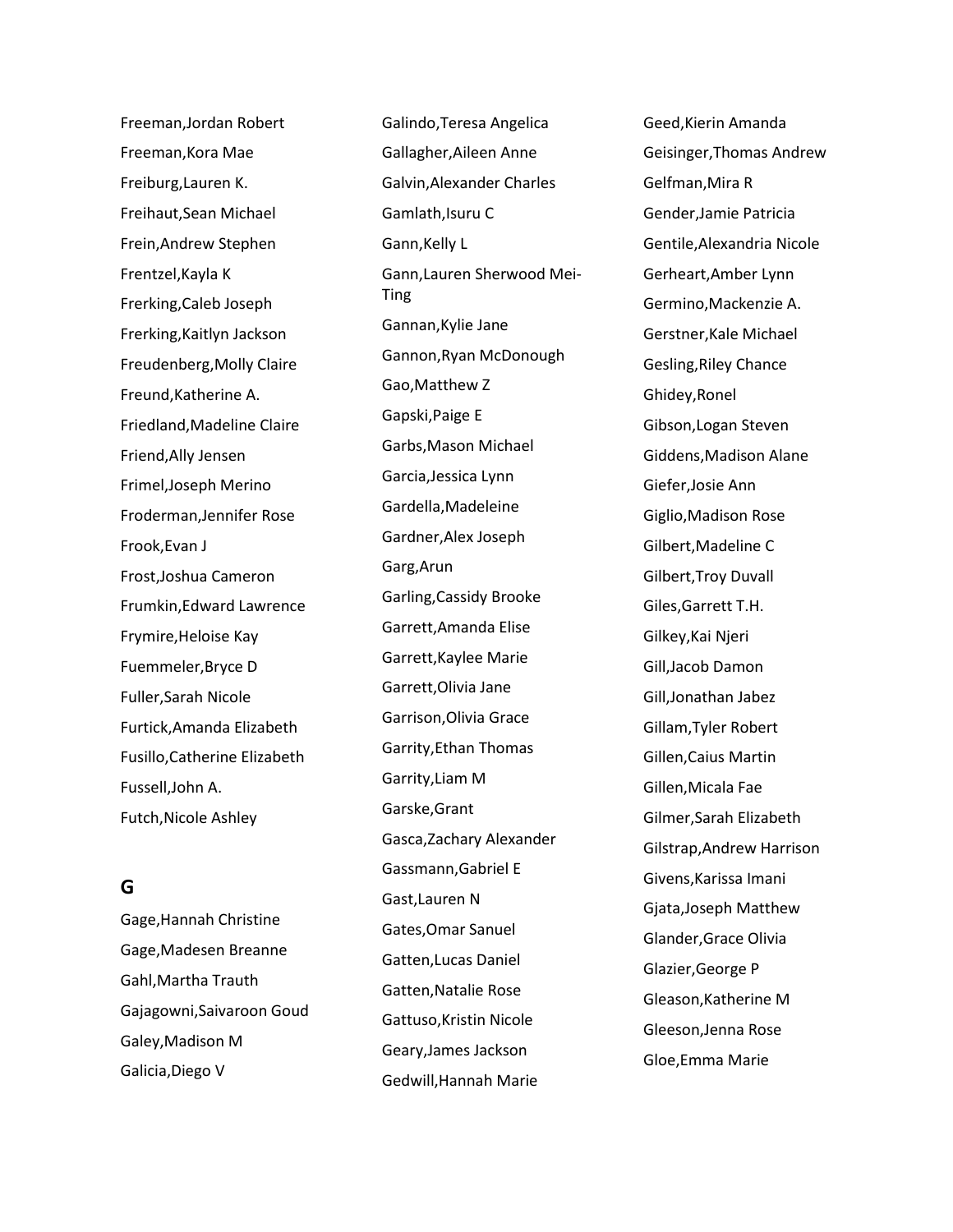Gloeckner-Suits,Persephone Eurydice Glorioso,Anna M Glover,MacKenzie Diane Gmelich,Andrew Joseph Gneuhs,Keelan Mackenzie Godar,Melissa Elizabeth Godier,Kelsey L Godsey,Alexis N Goedeker,Samuel Goedrich,Hannah E Goehman,Blake Michael Goetter,Kristen M Goetz,Justin Goldman,Anna Grace Goldston,Christopher Alan Gomez,Caroline Patricia Gonzalez,Gabriela M Goodrich,Ellen Rose Goodwin,Kyle Steven Gordon,Andrea F. Govreau,Alexis Anne Graczyk,Ashley M Graham,Matthew David Graham,Patrick Grant,Cameron G Grant,Kristin Lindsay Grant,Zachary Rudolph Grantham,Kyle A Grantham,Ryan Christopher Grasher,Cody Lenn Grau,Saylor Elizabeth Graul,Emma F

Gravatt,Steven Christopher Gray,Addison May Gray,Audrey Lorraine Gray,Daniel Joseph Gray,Meghan Elizabeth Gray,Randy Michael Greco,Nicole T. Green,Amie Elizabeth Green,Brooks Phillip Green,Madison Tayler Green,Matthew Lee Greenberg,Skyler J. Greene,Sara Celeste Greenwell,Olivia Marie Gregory,Alyssa Mackenzie Gregory,Brittany Aliyah Grellner,Tyler J Gremmel,Brian Gremminger,Morgan Nicole Greubel,Andrew Robert Griese,Kate Christian Gritzmacher,Talia Gina Grodek,Michael George Gronniger,Haley E. Groom,Ryan Michael Groppe,Emily J Gross,Justin Craig Grossman,Emma Elizabeth Gruber,Taylor Hope Gruenberg,Ashley Ilyse Gruender,Sheldon Lewis Guan,Sijia Guberman,Lisa Nicole

Guenther,Julia Kelsey Guerrero,Tyler J. Guinn,Abagail Kay Guo,Jianing Guo,Zhilin Gupta,Simona Gusewelle,Owen B Gustafson,Kody Ryan Gutierrez,Felicity

### **H**

Haas,Kyra Calais Hacker,Kiley Diane Hackett,Gina Marie Hackworth,Alex Michael Hader,Samuel Lawrence Hafenstine,Jamie Nicole Hager,Jacob Howard Haggerty,Victoria Ann Hagstrom,Ashley Marie Hahn,Kayla M Haigh,Marilyn Hayes Hale,Jackson Thomas Hales,Paul Austin James Hall,Brendan Patrick Hall,Trent Jason Hallam,Sarah Hallman,Taylor Gray Halpin,Celia Mae Halwaji,Elias Amir Ham,Kassidy R Hamilton,Caitlin Mary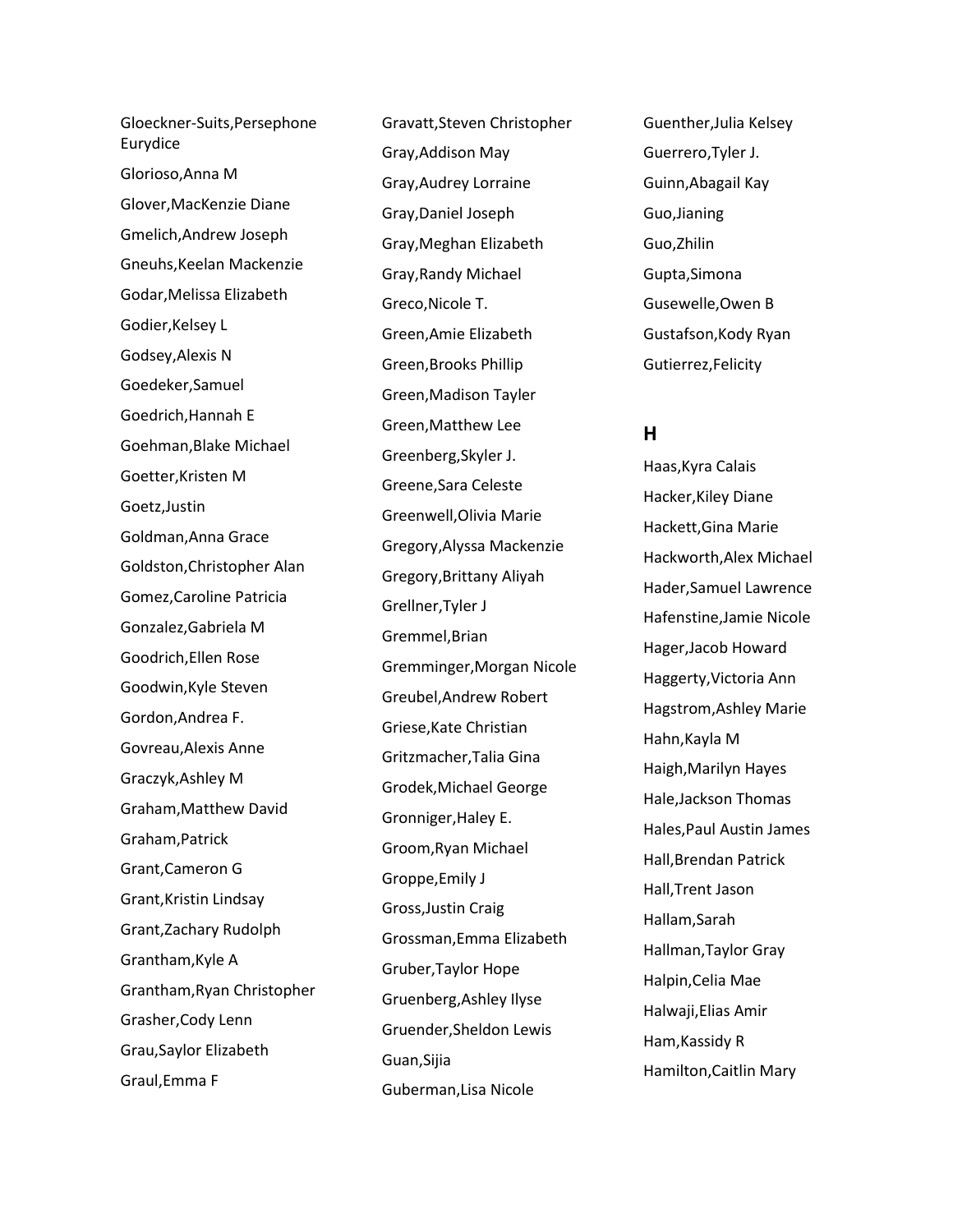Hamilton,Madi Anne Hampton,Erica Rose Han,Kyungwoo Hand,Alaina Elizabeth Handler,Allison Claire Handley,Jake Maloney Hank,Connor James Hannemann,Emily Elise Hansen,Julia R. Hanske,Sarah Elizabeth Hanson,Cole Francis Hanson,Katherine Mary Happe,Alexis Marie Haralson,Warren Godfrey Hardesty,Aubree Judith Harff,Katie M Harmata,Alexander Snyder Harmon,Amira Chanelle Harmon,J.D. Harmon-White,Megan Valentina Harper,Hannah Elizabeth Harrington,Taylor Michelle Harris Vilona,Brittany Alyssa Harris,Eryn Elizabeth Harris,Justin Michael Caleb Harris,Kennedi Danielle Harris,Madison Grace Harrison,Holly Rebecca Harrison,Jayla Augustina Harrod,Emily Louise Hart,Shelby R Hartenbach,Grace Ellen

Harter,Rachel L Hartley,Alexander Liggett Hartman,Nathaniel Abel Hartnagel,Libby Pfeifer Hartz,Morella Kay Harvell,Austin Scott Harvey,Chase Christopher Haselhorst,Sarah Yelena Haskell,Brandan Lester Hasler,Andrew Edward Hatchard,Forrest Hatt,Shannon Elizabeth Hatzigeorgiou,Julia Christina Hausman,Alexander Charles Haussman,Anna Claire Haux,Olivia J Hawkins,Casey Jay Hawkins,William Rutter Hawkinson,Brooklynn Diane Hawn,Alexander George Hayes,Allison Marlene Hayes,Campbell Claire Hayes,Katherine Joyce Haynes,Chelsea Olivia Haynes,Jackson Brewster Head,Jayla Aurielle Healey,Robin Cheyenne Heckner,Sierra Hediger,Erin Elizabeth Heffern,Sabrina Joy Hegeman,Phillip Christian Hehr,Rachel L Heier,Cole T

Heigl,Lillie Joanna Heil,Haley Kristine Heil,Sally Drew Heiman,Grace Anne Heinsohn,Victoria Marie Heinze,Marigrace C Hellstern,Remy Sienna Helm,Gwyneth Kate Hemaya,Justine Nabila Hemken,Kyle L Hemme,Sarah Ayleen Hemmingsen,Lanie Alexis Henderson,Tiana M Henke,Joseph Corey Henley,Victoria Marie-Louise Henne,Lily Therese Hennessy,Connor Daniel Hennin,Natalie Marie Henzler,Alyssa Noel Herman,Anna Herr,Shelby Eileen Herring,Andrew Joseph Herrington,Ashlyn Christine Herrmann,Heather Joy Heruth,Hans Bridger Herwig,Maria K Herzog,Vivian Abigail Hesse,Anna Marie Hesse,Gabrielle Leigh Hessler,Nicole Catherine Hester,Kasaundra Lynn Heuer,Holly Christine Heutel,Carolyn Vance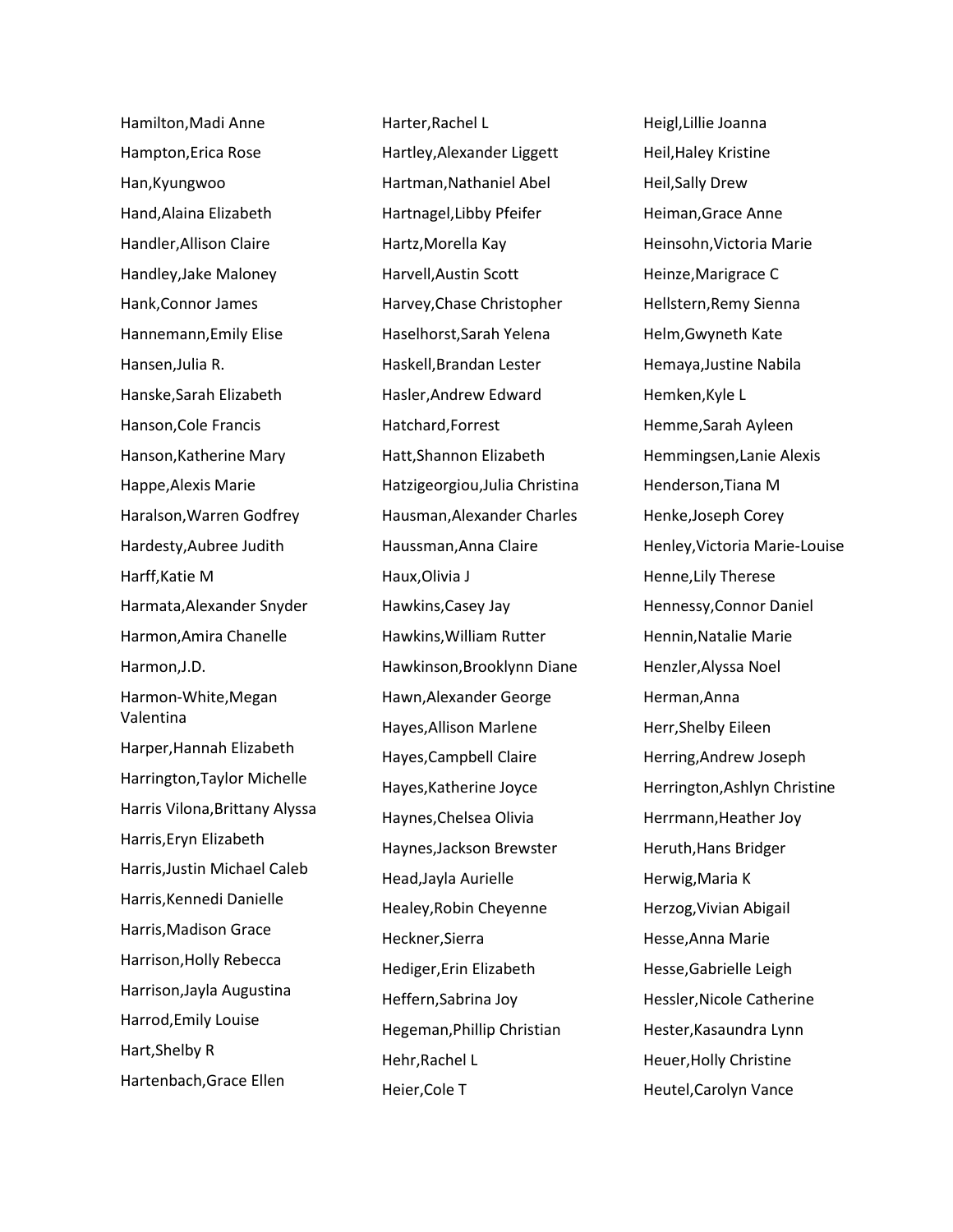Heuton,Alaynna Ashley Hicks,Dee Higginbotham,Alexander Kent Highfill,Zach Hiley,Jacob Todd Hill,Aliyha Hill,Kiersten Patricia Hill,Maya Marie Hill,Regan Theodore Hills,Madeline Elizabeth Hilotin,Elyse Marie Himmelberg,John Michael Hinch,Thomas Jonathan Jackson Hinner,Garrett Walter Hinojosa,Rodrigo Hinson,Sarah Nichole Hitchcock,Jonathan F Hjerstedt,Kara Marie Hoback,Patrick Harrison Hobbs,Lilian Jean Hobeck,Andrew Tyler Hodel,Miki Florence Hodge,Rebecca M. Hodges,Baker Charles Hodgkins,Lindsay Nicole Hoedebecke,Liesel Estelle Hoeferle,Brooke Elizabeth Hoekel,George E Hoevelmann,Kaitlyn Hannah Hoffmann,Tyler R Hogan,Emily G Hogan,Maxwell James

Hohman,Colin Robert Holliday,Amelia Marie Hollingsworth,Tory L Hollomon,Amanda Rae Holloran,Emily Jean Holmes,Celeste Marie Holmes,Morgan Gail Holt,Hannah F. Holzer,Melanie Margaret Honig,Cecilia T Hooper,Christian G Hooper,Sarah Gale Hooshmand,Kevin Ali Hopen,Kody Lane Hopkins,Andrew Scott Hopkins,Melissa Nicole Hopkins,Sydney Jayne Horton,Jacob O. Horton,Kennedy Christine Horton,Molly M Howard,Loren Elizabeth Howard,Nathaniel Edward Howell,Maria Therese Huang,Michelle Ming-Tze Hubbuch,Nicholas Lee Huber,Andrew Huckfeldt,Rose Kristine Hudson,Baylee N Huff,Kayla Marie Huffaker,Kailey R Huffman,Anna Gwen Hughes,Colin P Hughes,Kara Michelle

Hughley,Lyndsay N Hulse,Jack L Humburg-Cage,Sterling A Hummel,John William Hunsaker,Alyssa VeSean Hunt,Audrey Lee Hunt,Garrett Lee Hunt,Olivia R. Hunzeker,Zachary Erin Huskey,Leah Nicole Hussain,Najeebah Sarah Hussain,Nakiya Hussey,Ethan Thomas Hutinett,Catherine Lillian Hynes,Lauren Suzanne

## **I**

Ikoh,Lily Ilis,Shammai Melissa Ingberg,Brian Thomas Inglisa,Elizabeth Catherine Ireton,Aidan Kellis Irmen,Jacob P Isaak,Matthew Gregory Iseman,Paul Travis Ismail,Amina Ismail,Wan Nur Khairunnisa

## **J**

Jackson,Alyssa Denise Jackson,Maya Muldoon Jackson,Olivia Grace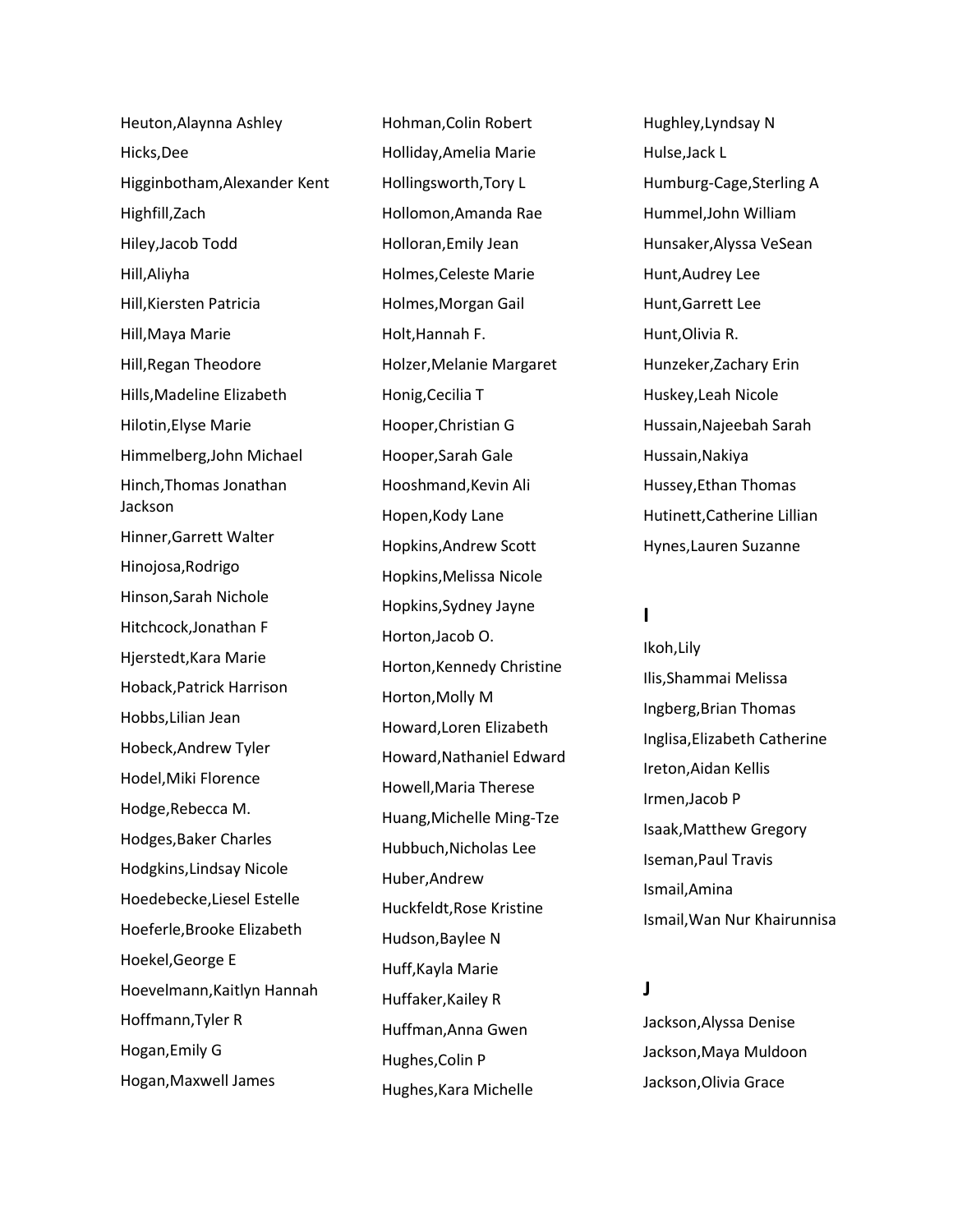Jackson,Tionna Marie Jacobs,Austin Lawrence Jacobs,Bennett Glen Jacobs,Gabriella Brittany Jacobs, Kelli Anne Jacobsmeyer,Samantha L. Jacolin,Aurore Jacques,Callyn Elizabeth Jaimes,Karina Jajou,Angel Samir Jajou,Merna Samir Jamboretz,Karissa M. James,Megan N James,Quentin Elliott Jang,Yuseung Janger,Gabriel R Jansen,Hannah Rose Janssen,Alexandra Sharise Jaoudi,Anna Therese Jarvis,Landon Cole Jaudes,Tyler Robert Jayko,Meadow Louise Jemerson,Arin Lachelle Jenkins,Alexis Taylor Jenkins,Erica Michelle Jenkins,Samuel W Jennings,Damon Michael Jennings,Taylor S Jeong,Ingyun Jeschke,Paige Jess,Sadie R Jiang,Jie Jiang,Nan

Jiang,Quanyou Jiang,Yuejiao Jin,Danqi Job,Dayton Fields Jobson,Michael J Joggerst,Sarah Kate Johansson,Carley Lane Johnson,Blair Elizabeth Johnson,Cece Johnson,Cole Alan Johnson,Derek C Johnson,Hope Deirdra Johnson,Kearra Nicole Johnson,Keaton Isaac Johnson,Kyndra Lynette Johnson,Makenzie L. Johnson,Rebecca Christine Johnson,Zachary Thomas Jolley,Sarah Marguerite Jonas,Kenlee Paige Jones,Amber Lily Esmee Jones,Andrew M Jones,Ashley Marie Jones,Benjamin W Jones,Erielle Jones,Gabrielle T Jones,Ian Alexander Jones,Joshua Allen Jones,Landon Taylor Jones,Laura Kathryn Jones,Millenna AnMarie Jones,Raven Ashlen Jones,Samantha Brooke

Jordan,Amy Lynne Jordan,Gwendolyn Mae Joseph,Christopher David Joseph,Dominique Christine Joseph,Jessica Marie Jungden,Tara E Jurgensen,Alec Jurkiewicz,Gabriela Ewa

## **K**

Kaanagbara,Niabari N Kacena,Katherine Jamie Morgan Kaempfe,Madison Sue Kahalnik,Sloane Sydney Kainth,Jagjot Singh Kalamboukas,Manuela Kamler,Lauryn Rachel Rebecca Kammerich,Mark Andrew Kane,Matthew J Kanies,Brock Daniel Kappelmann,Lydia Jean Karabas,Amy Renee Karl,Haleigh M Karp,Jacob Francis Karthan,Katrina Ann Kassabaum,Kerry Lynn Kassebaum,Catherine Kassing,Stephen C Kauffman,Hannah Noel Kaufman,Jared Howard Kaveler,Devin Paul Ke,Yaqi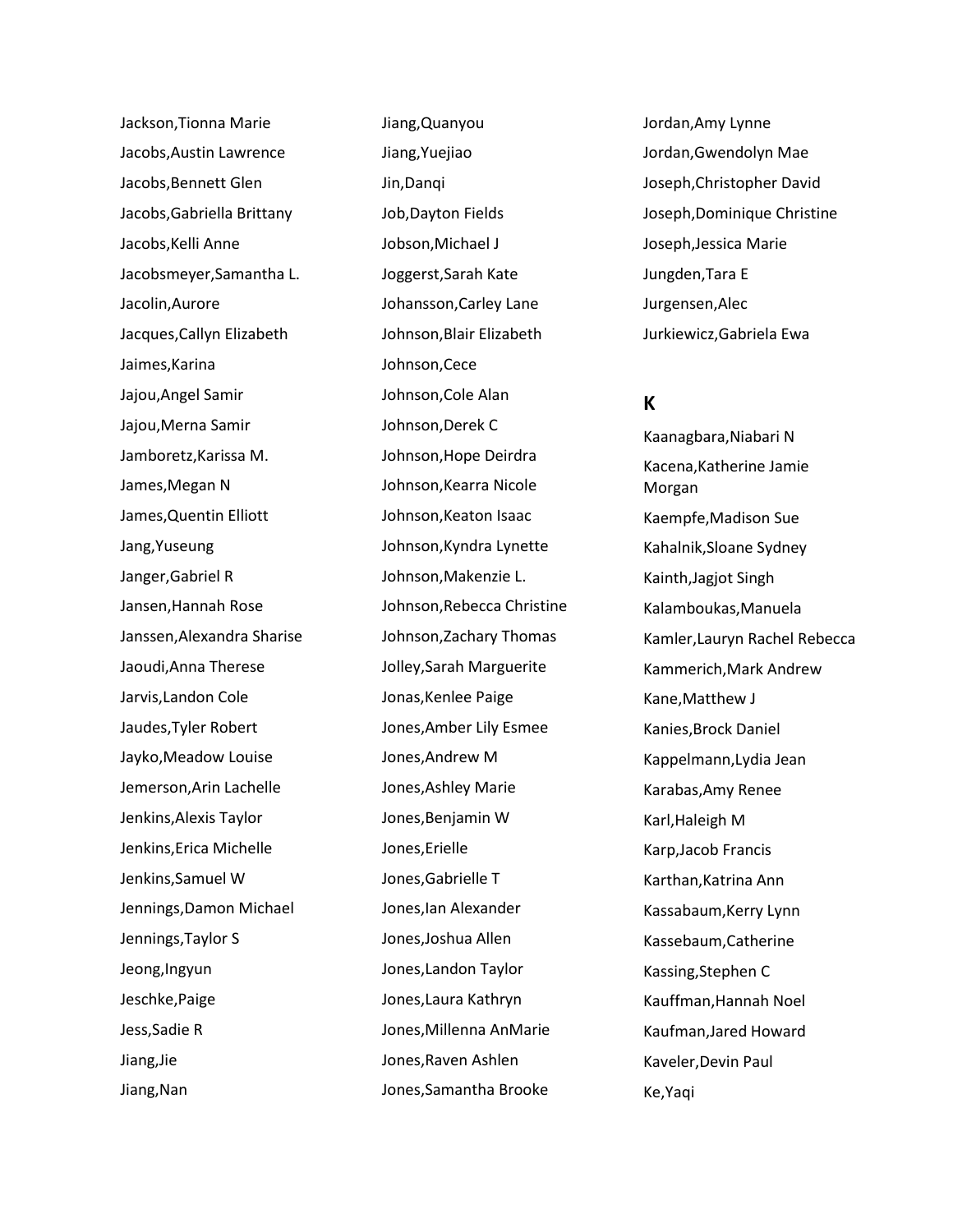Kearns,Patrick Hayes Kearns,Payton Ford Keen,Josh Caleb Keesling,Kayla M Keeton,John Thomas Keeton,Tyra Elizabeth Kegin,Meredith Estelle Kehrer,Abigail Lynn Keller,Amy Patricia Kelly,Joseph Patrick Kelly,Lily Grace Kelly,Melissa J. Kelsey,Colin Daniel Kemerling,Micaela Christine Kempfer,Jamie Elizabeth Kennedy,Robert Trey Kent,Justina M Kenyon,Colin Canfield Kerns,Sarah E Kerr,Rachael Kessel,Emily D. Keszycki,Julia Rose Ketcher,Katherine Anne Ketcherside,Carlye Nicole Khan,Afsah Iqbal Khengar,Payal N Khoury,Audrie Grace Kidd,Kathryn Rae Kielty,Abigail Sierra Kilen,Emily Jane Kiley,Victoria Marguerite Killen,Brenna Clare Killmade,Teresa Elizabeth

Kim,Daniel Kim,Hye Jun Kimbal,Matt Kimble,Kristen Elizabeth Kimminau,William Colton Kindel,Frederick Webhannet Kinder,Rachel Marie King,Courtney Taylor King,Kiana Antionette King,Kristin Marie King,Meghan Gabrielle King,Michelle Nichole King,Patrick Delaney Kirby,Kyle Zachery Kirchwehm,Hannah M Kirisits,Hannah Patricia Kirkpatrick,Ceara Denise Klarich,Joshua James Klarsch,Austin James Kleffner,Derek Thomas Klein,Hailee Rianne Klein,Weston Francis Kleinmuntz,Samuel Asher Kleist,Zachary Joseph Klemm,Victoria Davison Kliethermes,Mason Ann Klimt,Taylor Ann Kling,Shannon Ketura Klusmeyer,Alexandra Jade Knamiller,Keyaira Lynn Knapp,Ryan Scott Knopp,Jami Gabrielle Knox,Alaina Marie

Knuckles,Abigail Renee Knudsen,Alex Ansgar Ko,Tammy J Kocsis,Gabrielle Renee Koenig,Joshua D Koesterer,Ryan Scott Kohl,Kennedy Marie Kohl,Lauren Marie Kohut,Mikaela R Kolisch,Lindsey Elizabeth Kollasch,Alexis Marie Kollmeier,Kylie Suzanne Komer,Rebekah Irene Konen,Baylee M. Kong,Jun Kooner,Simran Kopley,Samantha Joyce Korondi,Jonah Siegfried Koselak,Korbett Thomas Kosowski,Jack David Kostiuk,Valeria Kovar,Hannah Rae Kowalski,Hunter Matthew Kpenu,Eyram Kwaku Krager,Clayton Robert Kramer,Jacob Sidney Kramer,Katie Kramm,Julia Kristine Kraus,Sean G Krenik,Logan William Kretschmer,Claire Elisabeth Kreul,Lynn Marie Krewson,Amanda Nicole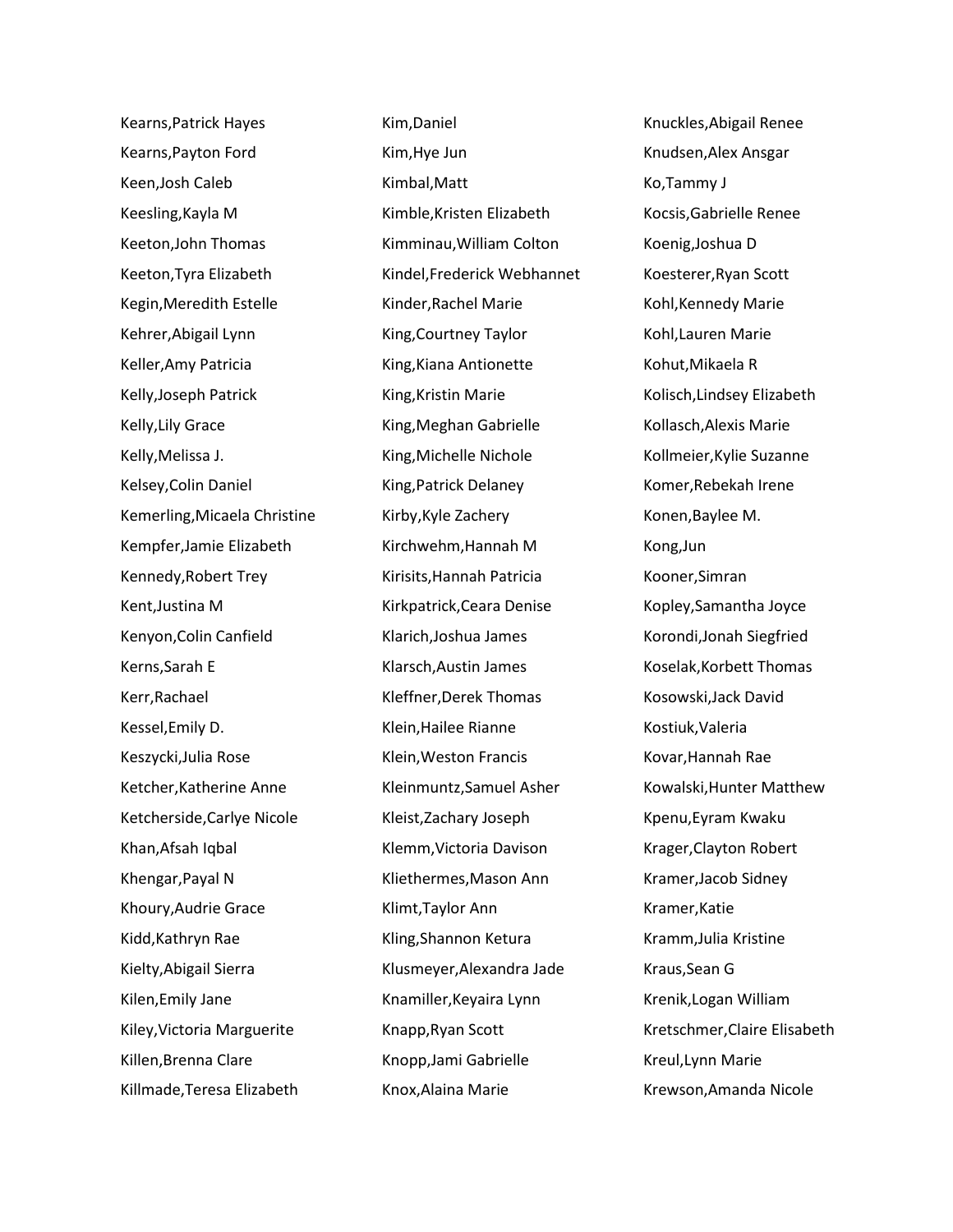Krgo,Fatimah Krieg,Matthew Bradley Krishnan,Aishwarya B Krohn,Emily C. Kroner,Sean Michael Krueger,Thomas Roger Kruse,Jessee Danielle Kuehner,Timothy Wayne Kuhl,Sophie R Kujath,Elizabeth A. Kumar,Sharanya Arathi Kumar,Shray Kumpula,Sarah Elizabeth Kunce,Ashley Lynn Kunde,Alexis Catherine Kundinger,Destiny C. Kunz,Emily Louise Kunza,Patrick Scott Kuzila,Michaela R

# **L**

La Torre,Lucia Labbate,Mariana Labonte,Alyssa Kimberly Laethem,Nicole Marie Lafrenz,Alicia Osgood Lager,Emily Elizabeth Lalich,Alanna Lamb,Abbey Lancaster,Michelle Cathlene Landis,Zoe L Landsman,Destiny Renee

Lane,Katherine Clare Lane-Watson,John Nolan Lane-Watson,JoMerra Grace Langen,John Clarence Langendoerfer,Stephanie Anais Langley,Cinnamon Lee Lanham,Maggie Ann Lansford,Nikki Lantz,Lisa A Lape,Bailey Dapene Lapka,Samantha P. Lappin,Samantha Elizabeth Lasater,Chance Ray Lashley,Alexandria Dominique Lathrop,Abby Nicole Latimer,Carson Landries Laughlin,Matthew Kelly Lauritsen,Bridget Gwenevere Lause,Lauren Ann Lavalle,Taylor Ashton Lavely,Stephen L Lavery,Collin Patrick Lawlor,Meghan Michelle Lawrence,Cayleb Lawrence,Olivia Renea Laws,Abigail Pearl Lawson,Elsie M Lawson,John Francis Lawson,Shay Daniel Layne,Madeline Anne Layton,Alexander Frederick Layton,Ryan Isaac

Lazenby,Jordan A Le,Annie T Le,Kiet Anh Leath,Jaydon Larmarn Leaton,Fallon S Lecompte,Madeline Sue Ledbetter,Tremaine Dante Lee,Caleb Issac Lee,Hee Seung Lee,McKenzie Elizabeth Lee,Patrick Michael Leeker,Caitlyn Alyssa Lefatshe,Lefatshe Moagi Lehman,Kayla Suzanne Lei,Ann Yuhong Leible,Annie Rae Leiby,Jillian Lacey Leicht,Alex Walter Dean Lemp,Jacqueline M Lenski,Casey Jordan Leonard,Madeline Faye Leopold,Cameron Martin Leopold,Haley Martin Lepage,Emma Christine LePique,Mary E. Leppert,Lauren N.J. Lerner,Stephanie Anne Lesinski,Kaitlin Marie Leventhal,Amanda Beth Leventis,Theodora Ephrosinie Levine,Kevin Carter Levinson,Abbey M Lewis,Austin D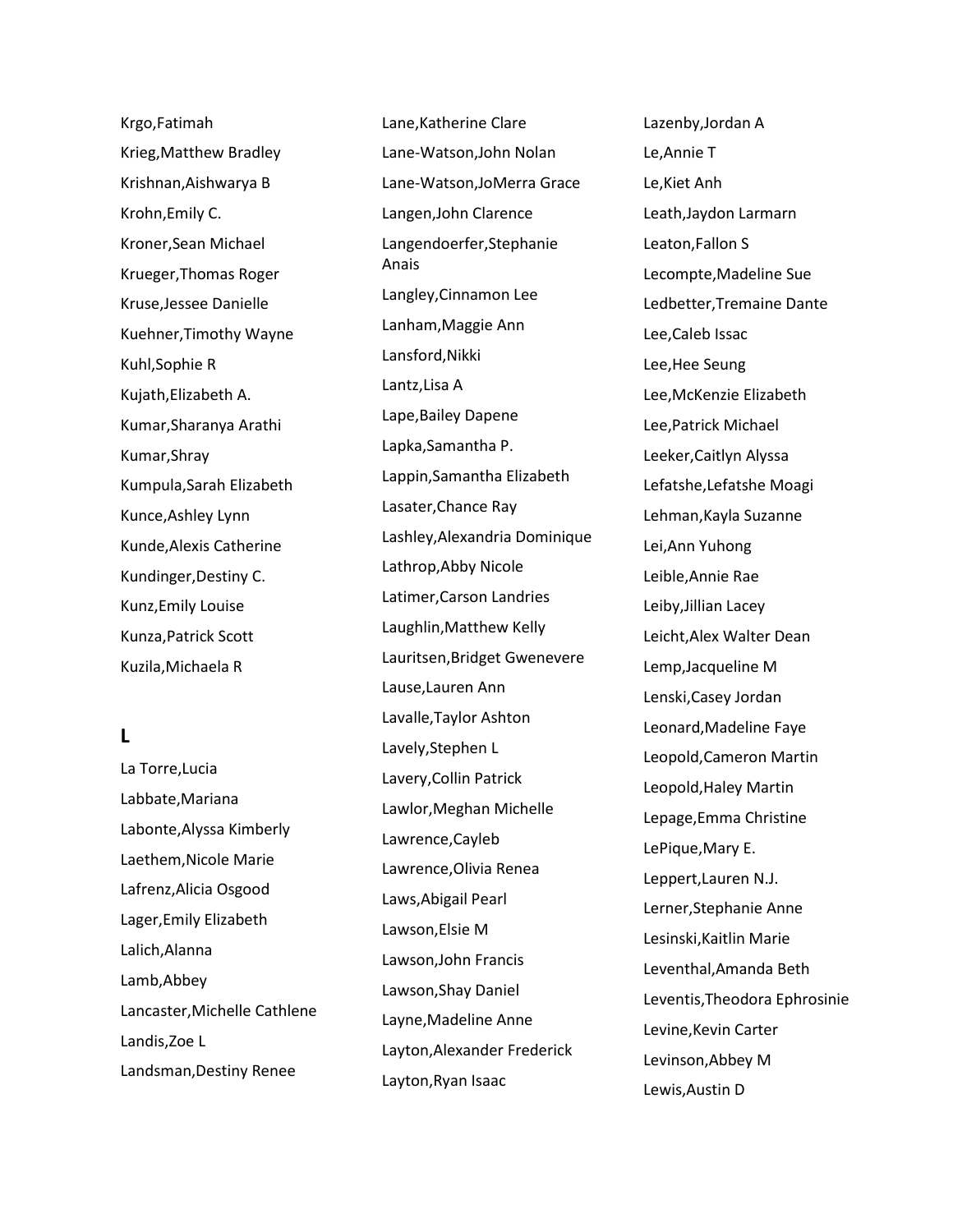Lewis,Emily Ann Lewis,Jacob Patrick Lewis,Kiara Lynae Lewis,Morgan W Li,Guangzu Li,Jiaqi Li,Lefei Li,Shiping Li,Zhongyi Liaromatis,Andrew James Liberty,Devon Gilbert Lieberman,Clayton Matthew Lightle,Rhianna E Liles,Kesha D. Lilliedahl,Linus Richard Lin,Kai Hua Lin,Shuwen Lin,Xiangyu Lin,Yujing Lind,Abbey Olivia Lindberg,Kayla Ann Lindstrom,Caitlyn Joann Lingle,Sophie Frances Linneman,Dayna Leigh Liscio,Henry Warthen Little,Amanda Michelle Little,Katherine Jane Litwin,Daniel Jose Litzsinger,Ashleigh Elizabeth Liu,Jinbo Liu,Mo Liu,Olivia Liu,Shuyuan

Liu,Sijia Liu,Weike Liu,Xinting Livingston,Taylor Leann Lodhi,Humera Sultana Lofton,Shelby Joy Logal,Courtney Nicole Lombardo,Madison Dale Long,Camryn N Long,Christine Marie Long,Darren James Long,Tyler J Look,Jordan K Loomis,William Elliot Looney,Mekenzie R Lopez,Brittany Michelle Lopez,Hannah N Loreck,Abigail Rose Lorentzen,Scott Lee Lory,Asa Love,Jack Andrew Lovelace,Connor M Lowe,Jacob A Lowery,Caroline Paige Lu,Alice G. Lu,Savannah Truleen Lucas,Judith Ilise Luebbert,Sarah J Luer,Courtney Nicole Lukasek,Xavier J Lukins,Brittany Lynn Lundstram,Zoe Louise Luo,Buyuan

Lupu,Patricia Stephanie Luzecky,Katherine Marie Luzzo,Samuel James Lykins,Haley L Lympus,Cole Albert Lynn,Chase Ellery Lynn,Traci Lyons,Alex Sidney Lyu,Chenglin

## **M**

Maberry,Chloe Alexis Maberry,Trenton Allen Scott Macbain,Madison Leigh Mackay,Sommer Marie Mackey,Chelsea Denise Madsen,Brett M Maher,Dylan M Malcome,Naeemah Sade Malek,Stephen Christopher Malik,Fahd A. Malinee,Emma Caitlin Olson Maliwat,Bailee A Malloy,Brendan Joseph Malone,Alexis J Malone,DeMario J Mandel,Maxim Davis Mankus,Brittany Elizabeth Mann,Abigail Nicole Mann,Justin A. Mann,Morgan Elyse Manning,Caverly Dee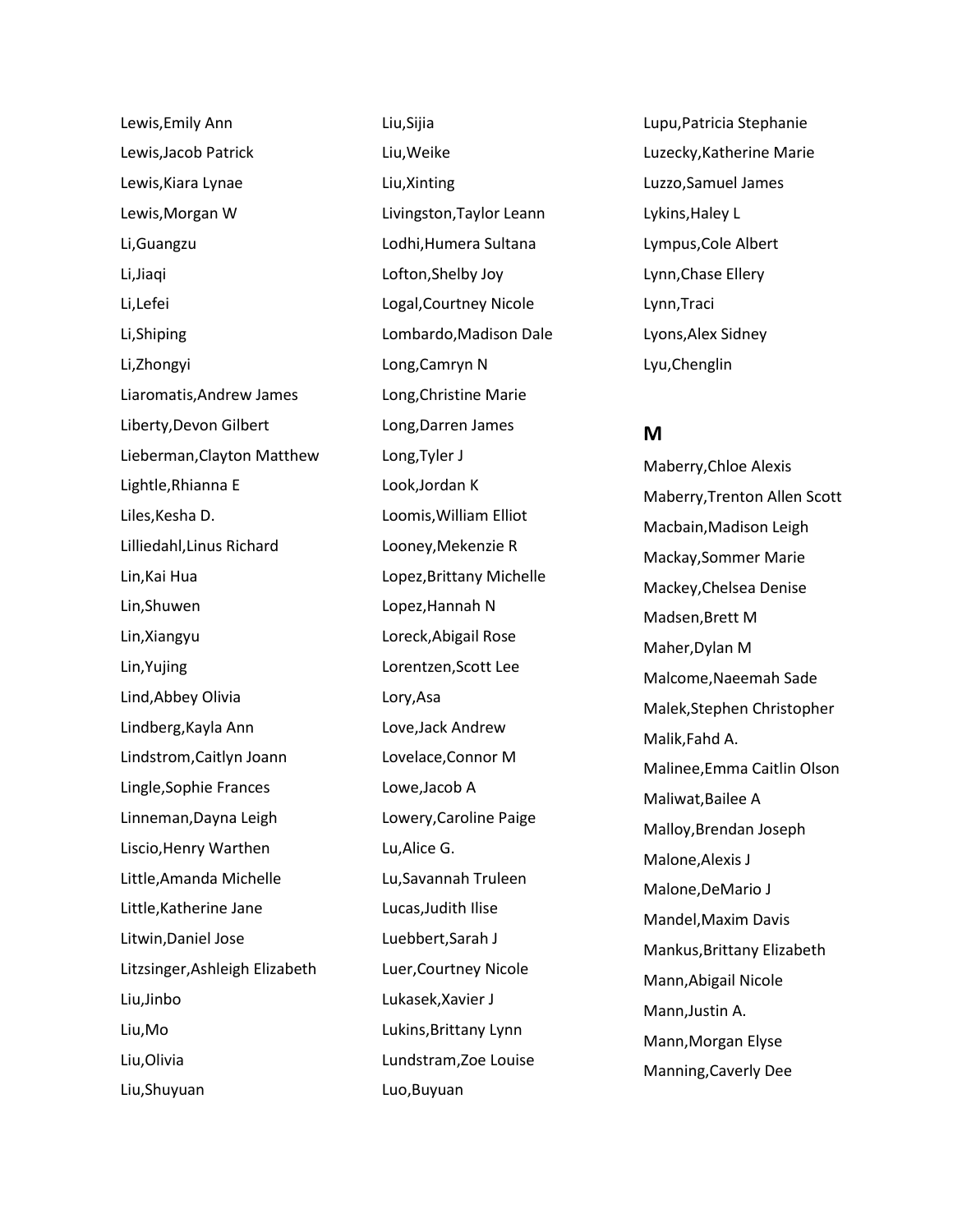Manring,Simon Edward Mantei,Rachel Ann Marcum,Sarah Powers Markowitz,Michael Hall Markt,Hailey B Marley,Joseph M Marquardt,Ryan Jacob Marquez,Karina Gutierrez Marshall,Brittney Leigh Marshall,Nicole Elizabeth Martin Sasamoto,Gabriel Alberto Martin,Caroline Nancy Martin,Erica Nicole Martin,Rachel Elizabeth Martin,Sam Q Martin,Thomas Jay Martinek,Eloise Alexandra Martinez,Gabriela Mercedes Marulanda,Angela M Marushak,Jordan R Marx,Alex James Marx,Jennifer Caroline Maryan,Kyle Anthony Mason,Kelsey Lynn Massa,Haley Elizabeth Matchell,Miranda Sue Matejcak,Joseph Michael Mateo-Mateo,Mateo Alexander Matheny,Natalie Erin Mathews,Alex Joseph Mathieu,Drew Alexander

Matos,Marissa Jacqueline Matsyokha,Daryna Yuriyivna Mattingly,Jordan Lynn Matz,Kathleen Alyse Maurer,Thomas Clark Mauschbaugh,Rebekah Maxfield,Serena Alyse Maxon,Ben P May,Nathan James Mayer,Katelyn Marie Mayes,William Mays-Lenoir,Keann Tiffany McAndrew,Callahan Mary McArthur,Paige Donna McBride,Molly Mae McCarthy,Daniel Martin McCarty,Riley Marie McCaughey,Breanna Tychen Erin McClelland,Alexander Joseph McCloskey,Katherine Elizabeth McCray,Desiree Seleze McCulloch,Kathryn Elizabeth Mccullough,Rachel E. McCullough,Samuel Curtis McDonald,Connor Scott McDonough,James Quinn McDougall,Brady Andrew McElfresh,Mitchell James McElmurry,Josiah Alan McEnery,Nicholas Patrick McEntire,Amelia Rose McEwen,Joshua Arthur

Mcfarland,Erin M Mcgee,Olivia D. McGonagle,Sinead Marie McGrath,Colleen Bridget McIlyar,Elizabeth Catlett McInerney,Allison Tayor McKee,Olivia \*Morganne\* McKee,Samantha Ruth McKenna,Lindsay O. McKenna,Sera Nicole McKenzie,Shannon Colleen McKernan,Madeline Nicole McKillip,Christian Thomas McKinley,Edward Phillips Mcknight,Delaney R McKown,Elizabeth Wood McLachlan,Ryan Patrick McLain,Autumn Frances Mclanahan-Hluzek,Emily Ann McLaughlin,Allie Kathleen McNabb,Mariah Rene McNair,Samuel Douglas McOlash,Morgan Jean McRae,Trent Alexander McRaith,Kirstin Hall McVan,Madison Grace Meas,Angela Mebruer,Kelly Renee Mehl,Amanda Rose Mehmedovic,Sejla Meier,Travis Christian Meierhofer,Ashley Marie Meinzenbach,Caroline Louise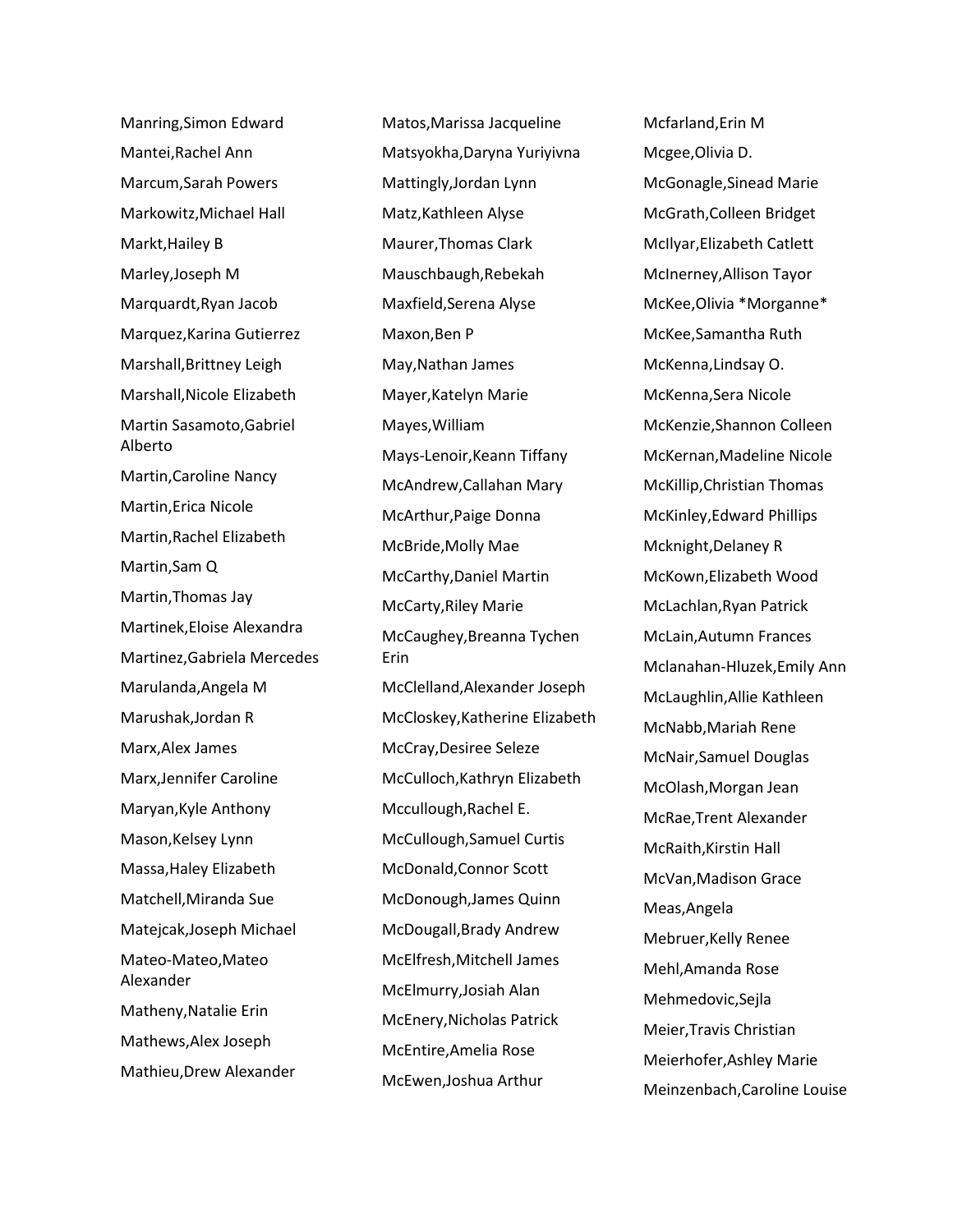Member-Meneh,Leketor Waabeke Mencher,Aaron Mendez,Michael Manuel Mengarelli,Maria Eleanor Mensah,Jazmine Rosemary Merkerson,Lydia Helen Messenger,Elizabeth D. Messer,Riley Elizabeth Messimore,Nataleigh Michelle Metcalfe,Alexis D Metter,Jessica Cassidy Metzger,Kara Ann Metzger,Samantha Joesphine Meyer,Deanna Marie Meyer,Morgan Leigh Meyer,Ryan Michael Meyerhoff,David Francis Meyerkord,Kelsey Claire Meyerson,Molly Jane Miao,Dehan Micallef,Kayla Marie Michael,Maleigha Kay Gui An Michaels,Margaret Mary Michno, Kelsey Siara Mihalovich,Kacie J Milani,Kaitlyn Brooke Milazzo,Caylie Ann Miles,Joshua A Miles,Patrick James Millard,Emma Kathleen Miller,Bethany Jo Miller,Coleman L

Miller,Joseph S Miller,Josie Miller,Katharine Anne Miller,Mason Bru Miller,Megan Grace Miller,Nicholas Joseph Miller,Talia Dylan Mills,Abbey M Mills,Katie Lynn Mills,Lillian Catherine Mills,Madeline Lee Mills,Sydney Renee Miner,Joseph Michael Miner,Laura Jillian Minnick,William H Miramonti,Sunny Miserez,Laura Michelle Mitchell,Clayton Joseph Paul Mitchell,Dejia Breannah Mitzel,Claire Emma Moaton,Jordyn A. Mocker,Erin N. Modesitt,Savannah R Moedritzer,Michael Joseph Moffett,Alexis Courtney Mohler,Samuel Christopher Mohling,Izaak Xavier Moisson,Francesca Ellis Molinsky,Megan Katherine Moll,Kraeton B Mollett,Allison Paige Moloney,Annelise Elizabeth Monahan,Michael Edward

Monchamp,Benjamin Matthew Mongeon,Mikaela Ann Monk,Samantha A Monson,Andrew James Monteil,Abigail Eileen Montgomery,Alexandra Marie Montgomery,Amanda M Montgomery,Deja Jare Alaye Montgomery,Zoe Abigail Moore,Anna Claire Moore,Elizabeth Anne Moore,Erin A Moore,Rachael Catherine Moore,Zahria Imani Morcos,Toni Isabella Moreland,Kale Michael Moreland,Lindsey Kate Moreland,Zachary Ryan Morgan,Benjamin Michael Morgan,Rachel Lynn Morris,Brett Adrian Morris,Jeffrey Paul Morrisroe,John Michael Morrow,Ethan C Morrow,Sean Michael Morse,Helen Eleanor Morsovillo,Ricky Alec Mortelli,Lorenzo Giuseppe Moses,Olivia Marie Mosier,Katherine Michele Mosley,Charles Lloyd Moss,Skylar Taylan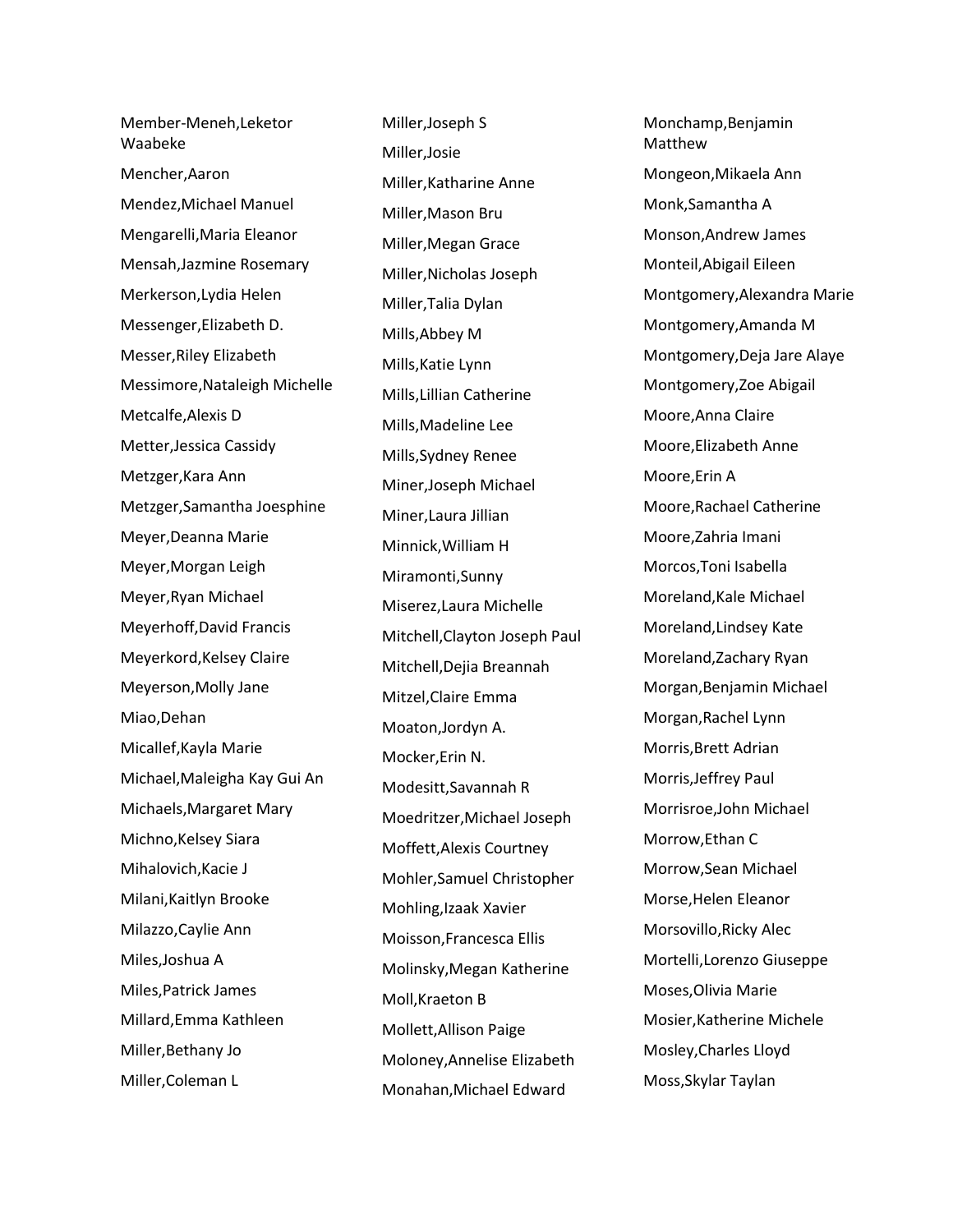Mossides,Gust William Motylewski,Jessica Patrycia Mouton,Luke Edward Mozer,Jacob Austin Msechu,Louisa Sage Mueller,Carly Jane Mueller,William Jerry Muhammad,Maaz Mulhall,Frances Colleen Mundwiller,Macy H Mundy,Taylor Ann Munir,Haider Ali Munlyn,Alyssa Noelle Munson,Patric David Murphy,Alicia Iliene Murphy,Claire Rose Murphy,Tucker David Murray,Casey Rae Murray,Hannah Margaret Murray,Tyra Monique Myers,Emma L Myers,Hannah Beatrice Myers,Kayla Marie Myers,Oriana Tran Thien Myers,Sara Nicole

## **N**

Nabb,Hannah Mae Nagel,Madeline Elizabeth Nam,Su Min Naseer,Shahrukh Ahmad Naumann,Ellie M

Naveh-Benjamin,Itamar Nedelco,Sophie Ann Nehrkorn,Brittany Nicole Neidenberg,Emily Brooke Nelson,Jane Reed Nelson,Jessica Rachel Nelson,Kalista Elyse Nelson,Madison Re Nelson,Nicholas Andrew Nelson,Sabrina Autumn Nelson,Samantha J Nelson,Sierra M. Nelson,Tawnie Erin Nelson,William Connor Nelson-Ochs,Eva C Nettles,Taylor Jordyn Neuhalfen,Alexandra Marie Newman,Mary Grace Newton,Grant Ryan Newton,Macgyver Scott Newton,William Jarod Ngo,Hanh Vu-My Nguyen,Alice Vothienan Nguyen,Julie Anne Niblett,Madeline M Niccum,Emily Marie Nichols,Shane Alexander Niemann,Madeline Harper Niemuth,Jon D Nieters,Amanda M. Nispel,Madi Nkansah,Beatrice Mills Nolan,Melissa Grace

Nolan,Ryan O'Brien Nolan,Sara Elizabeth Norberg,Alyssa Paige Nordstrom,Derek Anthony North,Isabella Mary Northrop,Rain Allexis Noser,Hannah Elizabeth Novak,Emma N Nugent,Abigail Hope Nuss,Ashley Elizabeth Nutakor,Elorm Kevin

# **O**

Oates,Meghan N. Obermark,Heidi Rose Oberschelp,Zachary Ryan Obrien,Jack Davis O'Brien,Mary Katherine Obscherning,Samuel Phillip Ochitwa,Annie Ochs,Nicole Mary O'Connor,John Peyton O'Connor,Tara Leigh O'Day,Siri Dawn O'Dell,Scott Patrick O'Dowd,Riley Valentine Ofokansi,Lotanna P Ogle,Peyton Elyse Ohlhausen,Daniel Martin Ohmes,Adrianna Renee Okafor,Darlene Chioma O'Leary,Mary Michael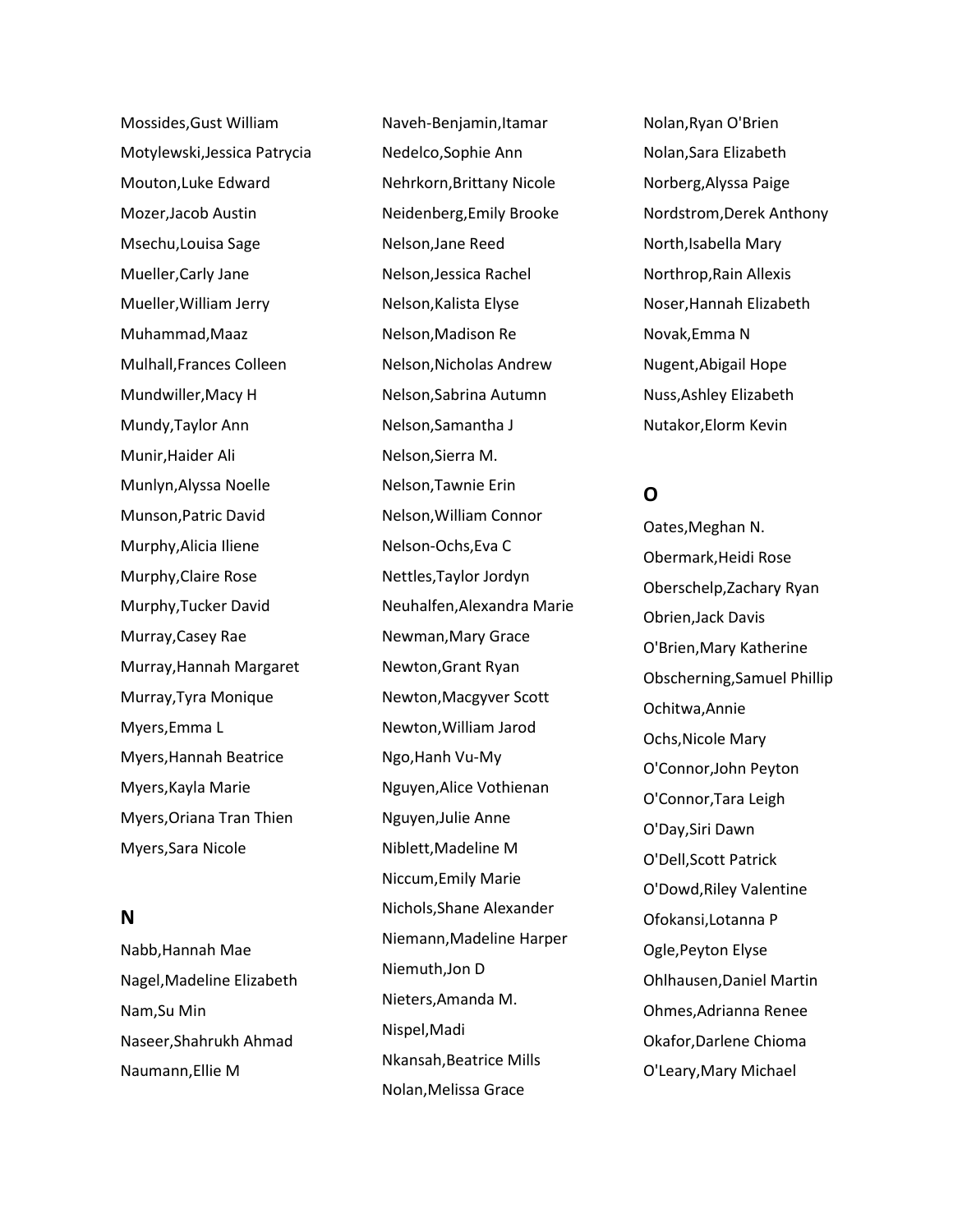Oliphant,Morcquess D Oliver,Rebecca Omar,Abdul Habib O'Neal,Chase Joseph Ong,Wei Jun Dan Oosthuizen,Megan Ordonio,Faith Marie Ordway,Mckenzie Nicole Ordway,Patrick Ryan Orf,Abigail Ann Orozco,Dezirae Lillian Orr,Cameryn Taylor Orr,Trevor Wayne Ortega,Madison Taylor O'Russa,Megan Mary Osborne,Chandler Todd Oshea,Michael Chandler Otake,Topher Otieno,Patricia Julliana Overby,Sarah K Owen,Quinlan Jane Owens,Nathanael Paul

# **P**

Pace,Natalie Catherine Padak,Danielle Page,Jada Latrice Page,Madison Claire Pagliaro,Ashlyn Susan Palmer,Elliott Palmeter,Hannah McKenzie Panhorst,Jonathan Vincent

Panicola,Grace L Pardalos,Argiris Gianni Park,Marissa Emmy Park,Wesley Evan Parker,Jessica R. Parker,Leslie Allison Parker,Taryn Mariah Parker-Smith,Maya JoAnna Parks,Ross Theodore Parry,Madison Elisabeth Parsons,Julianna Tess Paska,Jill Christine Pasternock,Michael Paul Patel,Deven Patel,Hemiben M Patel,Ishita Rasik Patel,Kevin Patel,Love Kamlesh Patel,Maya Ashvinkumar Patel,Nisha Navin Patel,Ravi Nainesh Patel,Vishal R Patterson,Anthony Edwin Patton,Derek James Pauwels,Fee Paynter,Kaitlin P Payton,Isabelle Louise Peak,Jake Peana,David Pearl,Connor George Pearson,Alexis Marie Pearson,Meaghan Pearson,Skyler Blue

Peck,Caroline Elizabeth Peck,Myron King Pena,Ricardo A. Peng,George Bing Hsiang Pepper,Lauren M Perniciaro,Ashton Rose Perniciaro,Carolyn Marie Perreand,Elsa Louise Perry,Alisha M Perry,Barbara Jean Perry,Kyle Isaac Perry,Shelby A Perry,Tiffany Peters,Daniel Reilly Peters,Justin Peters,Michelle Alexandra Peters,Stella R Peterson,Rachel Anne Peterson,Taylor N Petrie,Molly Ann Petska,Taylor B Pfetcher,Jack Kevin Pfister,Jewell Elise Phaup,Emily Ann Phillips,Carter Jeffery Phillips,Rachel Anne Phillips,Samantha Bailey Phillips,Willa D Piccolo,Rebecca Lynne Pico-Vazquez,Diego Manuel Pike,Lauren Nicole Pilkington,Taylor Jeffrey Piotter,Emelyn Clarice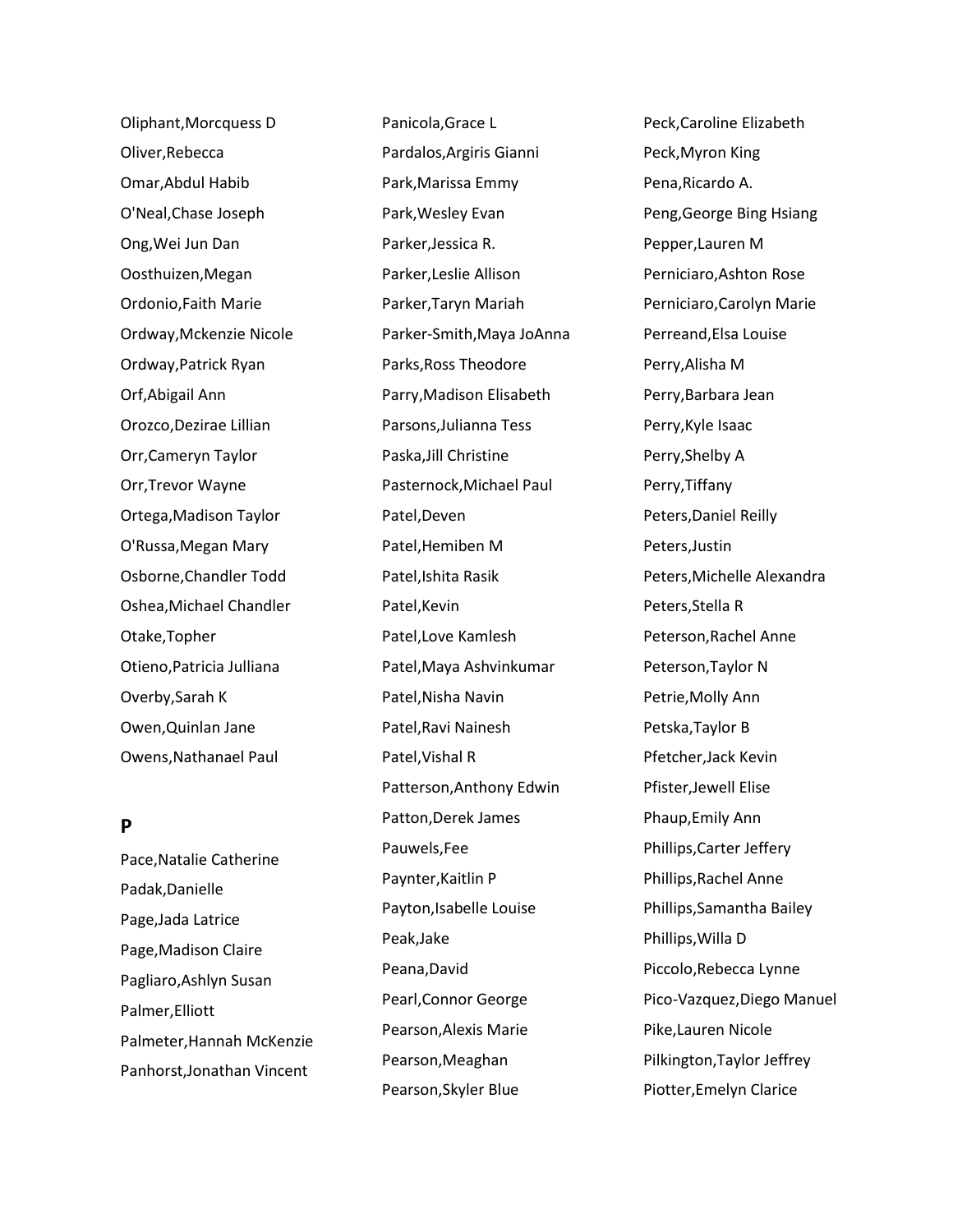Pirrello,Hannah Elizabeth Pirrone,Sean Vincent Pisterzi,Marisa Michele Pitchford,Chase Andrew Pizzitola,Jacob Stephen Pizzo,Vincent Michael Plecas,Ante Pogorzelski,Karolina Pojmann-Ezeonyilo,Asa Polanski,Lauren Ann Polino,Payton J Politte,Emma Gabrielle Polizzi,Emily Pollihan,Camden Thomas Pollihan,Kellen John Ponte,Abigail J Pool,Jasmine Briona Porcaro,Hayley M. Portell,Hayley Lynn Porter,Aleigh Danielle Posey,Christopher Erik Postigo Storel,Marco Poticha,Brandon R. Potochnic,Jonathon Robert Potrzeboski,Mary K. Potter,Megan Elise Poulos,Nicole Marie Powell,Andreya Nicole Powell,Nia Michelle Powell,Paige Catherine Power,Faith E. Powers,Thomas C. Prather,Nathaniel Keith

Pratt,Brionna Y Pratte,Eli Lynn Premkumar,Keerthivaas Preuss,Hanna Rene Preuss,Maria Elizabeth Prewitt,Mackenzie R Pribe,Sarah M Price,Emily Katelin Price,Ian Connor Prickett,Elise K Principato,Elizabeth Catherine Prinster,Ragan Mariah Lacy Pritscher,Kassandra Ann Prohov,Jennifer Lind Prost,Anastazia Sophia Prugh,Tyler Liane Pruneau,Elizabeth Joy Przybocki,Lena M Psaledakis,Daphne Wilmerding Pudil,Paul Christopher Pudlowski,Emily Mae Pummill,Delaney Elizabeth Puritz,Jenna Rae Pursley,Emma Claire Pyatt,Lindsey Elizabeth

## **Q**

Qian,Minsi Quinn,Dawson E Quinn,Holly Caitlyn Quoss,Madeline Justine Quoss,Stephanie Elizabeth

### **R**

Racelis,Jocelyn Jean Raddant,Andrew Miles Radewahn,Abigail L. Radke,Dustin Charles Ragan,Genevieve Anne Ragsdale,Alexander Josiah Ramirez,Sofia Ramirez,Susan Oliva Rana,Jasmin Asha Rand,Elizabeth Kate Randall,Elizabeth A Raney,Emily Jane Ranfeld,McKenna Joy Rankin,Cody Graham Rao,Rohit Kodancha Rasmussen,Alana Julia Rasor,Julia Claire Rathert,Elizabeth Erin Raub,Amber Denise Rawat,Suryanshi Ray,John Paul Raza,Nadia Read,Madison Danielle Readus,LaDymon Siera Reardon,Lille G Reddick,Kristopher Thomas Redford,Jackson Everett Redmond,Anastasia Rees,Michael James Reichel,Brittany Lee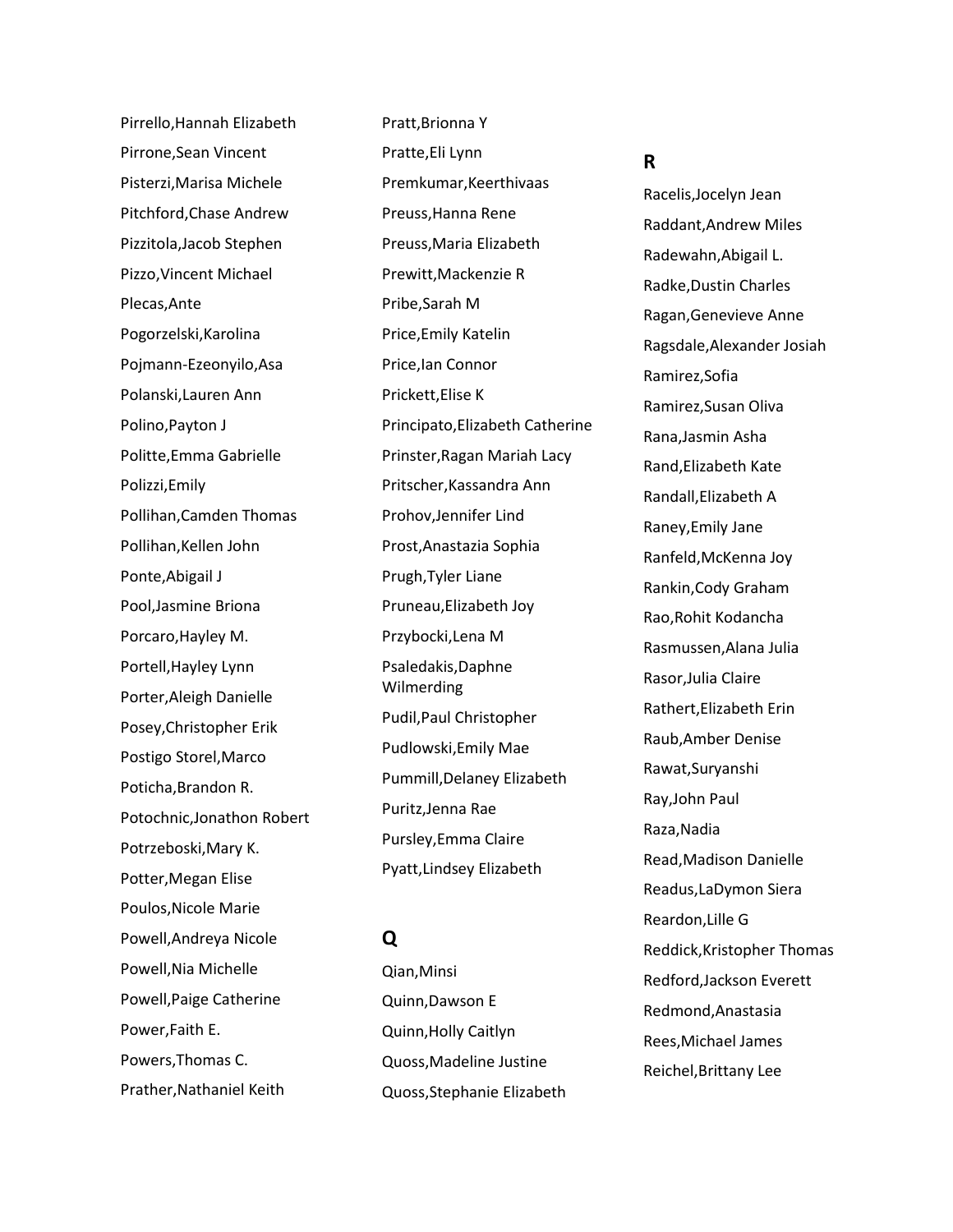Reichert,Kelli J Reiher,Elizabeth Lee Reiling,Claire Marie Reinert,Katelyn Brianna Reisner,Rachel Marie Repass,Ariel Estelle-Bernice Reuter,Sean Thomas Reyes,Arielis Reynolds,David J Reynolds,Dayan A Reznicek,Abigail Joy Reznicek,Laura Beth Rhoads,Olivia Ellen Rhomberg,Erin Michelle Ribolzi,Rachel Lynn Rich,Zoe K. Richards,Matthew Joseph Richardson,Claire Jean Richardson,Grace Elizabeth Richardson,Pate Elizabeth Richardson,Rachel Ann Richenberger,Casey Rae Richey,Lauren Jean Richie,Alexis Monique Richie,Summer Marie Richmond,Jeremy Tate Richter,Madeline Brooke Richter,Megan Rickett,Ryan Austin Ricketts,Chelsea Paige Riechmann,Tyler Scott Ries,Abbie Rigsby,Elliot Stanislaw

Riley,Andrea Michelle Rillo,Andrea E Ring,Kimberly Anne Rintoul,Mary Claire Riordan,Raven Anais Ripley,Alyssa R Ripper,Lyndsey Marie Risse,Lillian Hope Ritzen,Savannah Dawn Rivera,Leticia Lexy Ro,Johan D Roach,Carston David Robaska,Allison Catherine Roberson,George Christian Roberts,Andrew James Roberts,Babrak Noor Roberts,Kaitlyn Nicole Roberts,Kyle B Roberts,Kyle Dylan Roberts,Natalie Paige Robertson,Hannah Noelle Robertson,Sydney Nicole Robinson,Haley Elizabeth Robinson,Isaac D Robinson,Rachael Allysa Robinson,Tonesha J Robinson,Zachary Robert Robison,Haley Ann Rock,Danielle Corinne Rodas,Kenneth Joshua Roderick,Alexandra Marie Rodgers,Alexis Quinn Rodriguez,Alexander Robert Rodriguez,Hannah Elizabeth Rodriguez,Marguerita Beatriz Rogers,Anne Louise Rogers,Austin James Rogers,Mackinlee Nicole Rogers,Phoebe Alma Rogers,Taylor Kaye Rohlfing,Kaitlin Suzanne Rolf,Ashley Roloff,Berkley Reid Yarbrough Romano,Anthony Robert Romano,Nicholas Michael Romyn,Zoe Rong,Emily X. Rook,Spenser Patrick Roper,Alexandra Christine Rose,Julia M Roselli,Monica Rosen,Caitlyn Leigh Rosenberg,Karalyn Brooke Rosendale,Dynamite Rosenthal,Jaclyn Renee Ross,Shakira J Rossi,Samuel Crawford Roth,Clare Elena Roth,Patrick John Rottman,Laura Anne Rouder,Benjamin Antonio Roush,Alex S Roustio,Annalee G. Rowe,Katie Rowling,Zachary Lee Roy,Nathan Garrett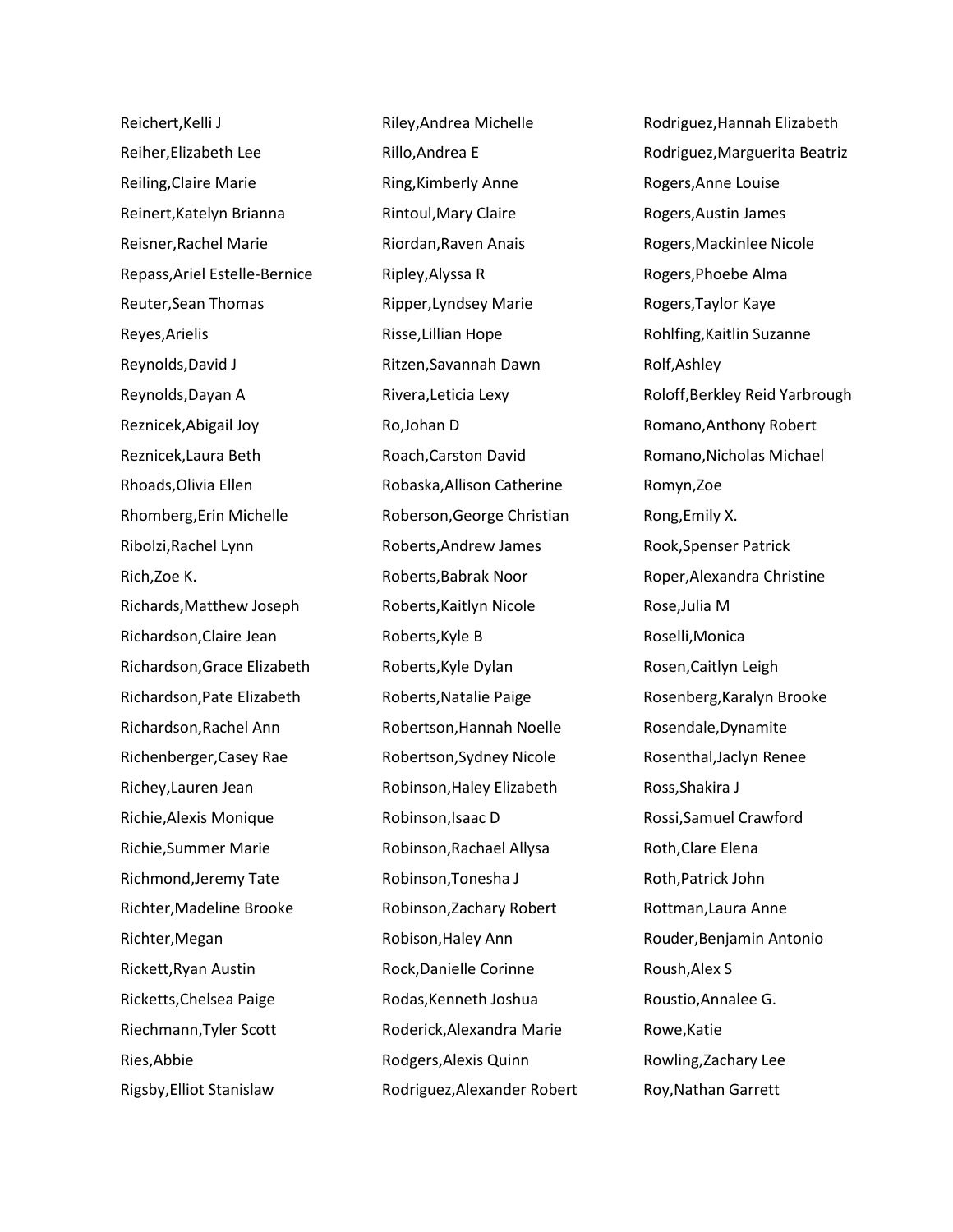Royal,Tanner M Rozin,Rachel Elizabeth Ruettgers,Megan Elizabeth Ruiz,Stephen Phillip Rumoro,Joelle E Runyan,Truman Robert Rush,Keisha R Rushall,Gannon Harris Russ,Lauren Ashley Russell,Grant Christian Russell,Maddison Marie Rustemeyer,Virginia Ellen Ryan,Holly Elizabeth Ryan,Sydney Eileen Rychlec,Brooke Nicole Ryerson,Raine Morgan Michael

# **S**

Saak,Julia Caroline Sabadell,Brendan Douglas Sacks,Sydney Alexandra Sadler,Joshua Mark Safrin,Isabel Naomi Saiyed,Zara Asif Salamun,Alison Belle Salathe,Victoria Nicole Salgado Bettan,David Javier Joseph Saltzman,Sarah Elizabeth Sammis,Haley Renee Sampson,Bailey Elizhibeth Sanchez,Leah Michelle

Sandcork,Kathryn P. Sanford,Claire Marie Sanford,Lauren Adelaide Santilli,Ariana R Sapaugh,Alexandra Lane Satterlee,Grace Nicole Saunders,Kiersten Rena Saunders,Seamus Savage,Devin James Savidge,Briana Elizabeth Sawyer,Kaitlyn Meelan Sayre,Emily Scales,Dorothy Mae Scaturro,Mia R Schad,Madelyn Virginia Schaefer,Jonathan Michael Schallenberg,Mary Claire Schank,Jacey Quin Schanzle,John Charles Schatmeyer,Kylie Marie Scheller,Matthew David Schenberg,Emily Paige Scherff,Layna Lauren Scherrer,Sarah K Schick,Evan Joseph Schieber,Morgyn Eulalia Schiff,Micah Thornton Schiller,Ryan Patrick Schinker,Bradley Michael Schley,Sydney LeeAnn Schlimme,Elizabeth L Schlote,Sarah Elizabeth Schmidt,Joseph

Schmidt,Madison Elisabeth Schmidt,Robert Riedel Schmitt,Addison Merritt Schmittdiel,Matthew Henry Schneider,Lindsay Brooke Schneider,Sara Kira Schneiderjohn,Nathaniel J. Schnelle,Ben Schnitker,Ryan Michael Schoessling,Kelly M Schott,Madison Fairchild Schram,Hannah Elizabeth Schrand,Luke W Schreck,Blake Schreuders,Mikel Cristoph Schrivener,Heather Leigh Schroder,Jack Weathers Schroder,Madison Lehua Schroeder,Luke Leyden Schuette,Allison R Schuh,Ashleigh Mattea Schuler,Daniel Francis Schulte,Sarah Grace Schultheiss,David A Schulze,Brendan Michael Schuster,Luke Edward Schwinn,Madison Camille Scott,Jonathan Wyatt Scott,Karrington Lauren Scott,Ridley C Scranton,Cooper Clark Scully,Emily Noelle Sears,Calvin Robert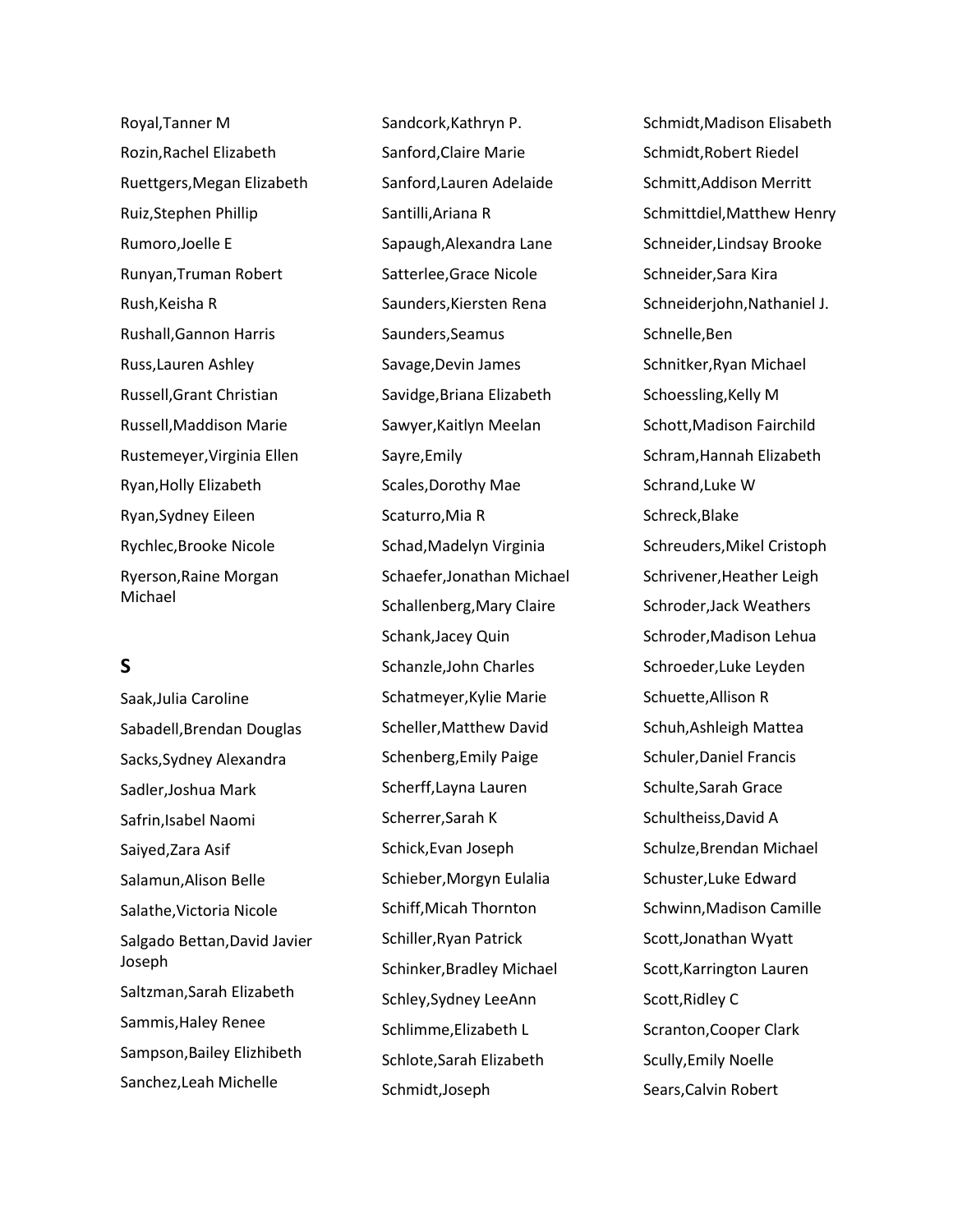Seawell,Esther Kaleigh Sechrist,Anna Michelle Seck,Natalie Rose Sedlacek,Daniel Grayson Sedlacek,Kieran Shea Seelye,Adam Richard Seevers,Nicole Christine Seidler,Abigail M Sellenriek,Jack Roddy Sethi,Anmol Setley,Savannah Marie Severiche,Wendy Cecilia Seymour,Caleb R Shadrick,Tiffany Ann Shah,Adit A Shapiro,Mikaela Nicole Sharma,Shreya Sharp,Alexandra Sommer Sharp,Tucker Newton Shattelroe,Sydney Nicole Shatto,Reagan A. Sheffer,Jacqueline Mary Shelton,James Ross Shemwell,James Mitchell Sheng,Guo Shepherd,Hannah Kim Sherwin,Allyson Paige Sheth,Stuti Parimal Shey,Regan Eileen Shi,Chang Shi,Daniel Shields,Kenneth John Shikles,Alyssa Marie

Shipp,Kaitlin M Shock,Justin Conner Shoemaker,Chloe J Shoemaker,Karlie Diane Shonekan,Faramola O Shores,Justin Christopher Shucart,Krista Lucille Shuler,Alec Troy Shupe,Zachary Jarrett Sides,Andrew Isaiah Sidney,Andrew Julius Siebel,Rylie S Siebenberger,Cody Lee Sieckmann,Alexandria M Siefkas,Adrian Ellen Siegel,Lillia Rachel Siemens,Eric Hamilton Siemens,Mollie Stewart Sierra,Ariel Elaine Silbar,Madeline Lee Silvey,Heather N Simms,Andrew William Simms,Jazmin Monae Simon,Claire Elizabeth Simon,Daniel Simon,Karissa N Singh,Stephanie Veronica Singleton,Alexis L Sinha,Nishant Rajiv Sinkler,Steven Kent Sinquefield,Matthew Alexander Sippel,Pharis Nicole

Sissel,Trevor Thomas Sisson,Dalton Kaylann Sivils,Drake Sivils,Henry Blake Skaggs,Samuel Pike Skala,Ellen Irene Skeens,Ali Marie Skidmore,Taylor Anne Skrade,Anna Elise Skrivan,Patrick Connor Slack,Ashlee Elaine Small,Derrick Bryan Smalley,Devin Keith Smith,Adam Dudley Smith,Ashley D Smith,Bianca Isabella Smith,Brett M Smith,Caitlyn Jennifer Smith,Caroline Georgeanne Smith,Cory Lee Smith,Dana Christine Smith,Elizabeth Louise Smith,Emily Lucille Smith,Emma Nicole Smith,Gillian Le Smith,Jordan Leigh Smith,Katrina Nicole Smith,Khalid Amiri Smith,Landen Todd Smith,Lindsay Renee Smith,Madelyn Anne Smith,Megan Elizabeth Smith,Samuel Clarkman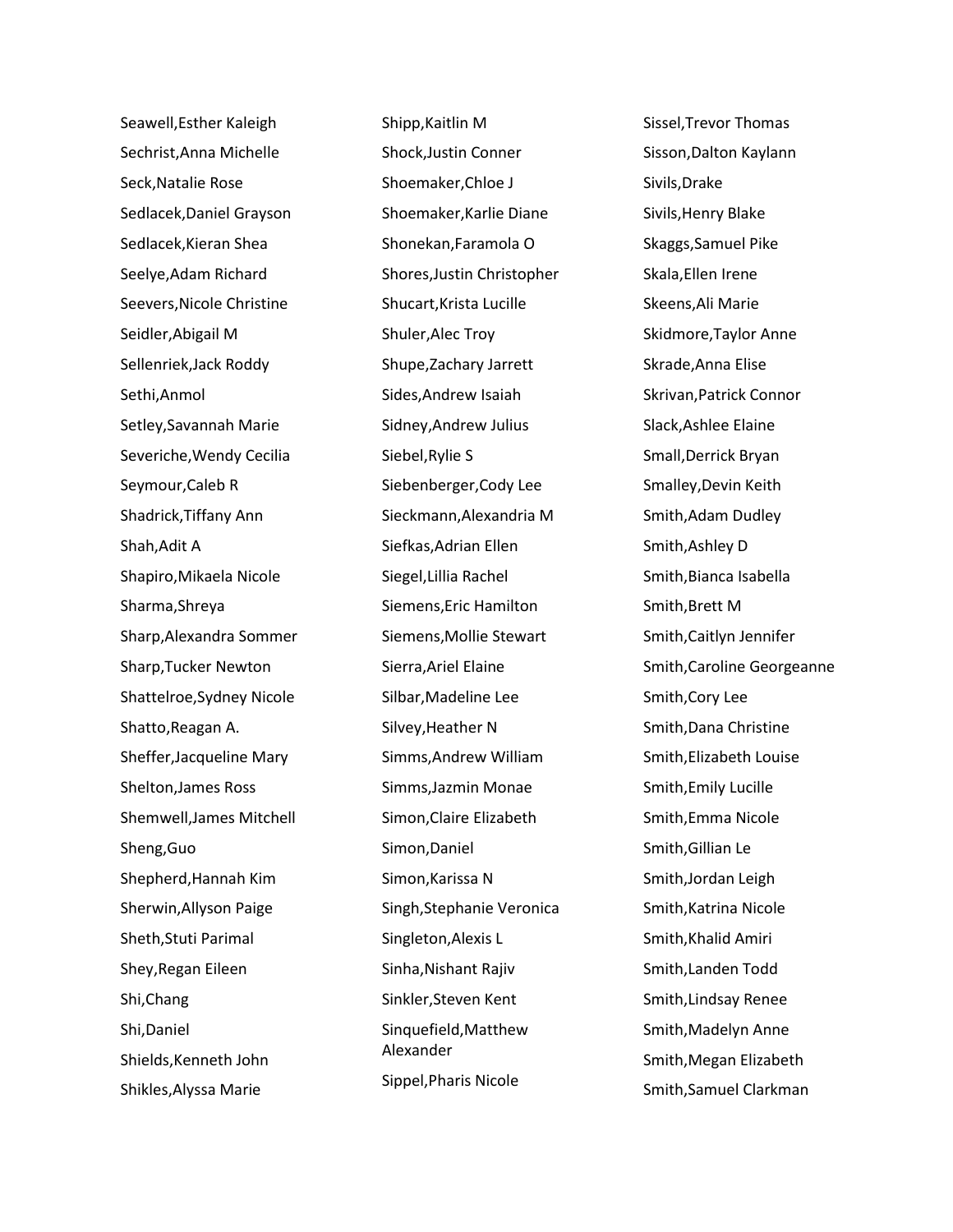Smythe III,James Patrick Snelling,Avery Rose Snider,Heath Caden Snoke,Hannah N Snow,Amy Nicole Snow,Nicole Snyder,Ashley Lauren Snyder,Matthew A Snyder,Zachary B So,Joshua Ryan Soehngen,Matt Solidum,Ezra Marie Sondermann,Nicholas Roth Song,Jinyang Song,Kiwon Soto,Jorge Ivan Sparks,John Douglas Spears,Calvin Richard Specketer,Caitlyn Michelle Speh,Owen Christopher Spence,Chelsea Lynn Spies,Erica Christina Spindler,Mary C Spinks,Brendan Michael Spinks,Paige Alexandra Sporleder,Krista Caitlin Spratt,Alexa Nicole Spring,Paul Thomas Springer,Caroline Marie St.John,Alexis Elizabeth Stacy,Jessica Ranea Staley,Jessica E. Standlee,Emily A

Stange,Alexandra Krisitin Stanley,Terrell Christian Stanton,Harold Rudloff Stark,Brianna Nicole Starks,Allie Renee Sereyroth States,Andrew Paul Statler,Caroline Elizabeth Stawinoga,Molly I. Steele,Jonathon Ryan Steele,Sidney R Stefanski,Molly Ann Stegman,Ashton N Stein,Ethan Jacob Steineman,Amanda Kay Steinmetz,Colton Michael Steinmeyer,David Austin Stellern,Sydney Reese Stelzer,Jalin Anika Stephens,Ali Elizabeth Stephens,Carter Langdon Stephens,John James Sterner,Jessica Kay Stevenson,Katherine A Stevenson,Patrick F Stevenson,Shyann Lanae Steward,Alissa Nicole Steward,Andre James Stewart,Chase A Stewart,Joseph William Stich,Sarah R Sticklen,Chance Michael Stiebel,Kyle Jeffrey Stieren,Benjamin Daniel

Stigall,Lane Garrett Stingley,Ellen C Stipanovich,Brianne Lynn Stitz,Karleigh Marie Stitz,Michael Joseph Stockton,Jacob Lee Stockton,Ryan Baldwin Stollenwerck,Annabel E Stone,Jackson D Stone,Korbin William Stoops,Stephen Chase Stover,Emma Christine Stover,Taylor Nichole Stow,Piper K Straughn,Sarah Rae Strbac,Zoran Strelitz,Brittany Nicole Stretz,Piper Makenzie Strollo,Alaina Rose Strope,Taylor Ann Stroud,Kristina Lynn Stroyeck,Maximilian Struckhoff,Dominic Joseph Struttmann,Joseph William Stueck,Joshua S Stuglis,Michael Kenneth Sturgell,Kaelyn Paige Stutson,Alec C Styron,Olivia Skye Sublette,John Tyler Suddeth,Payton Elizabeth Sulkowski,Kaitlin Norris Sullivan, Isiah Charles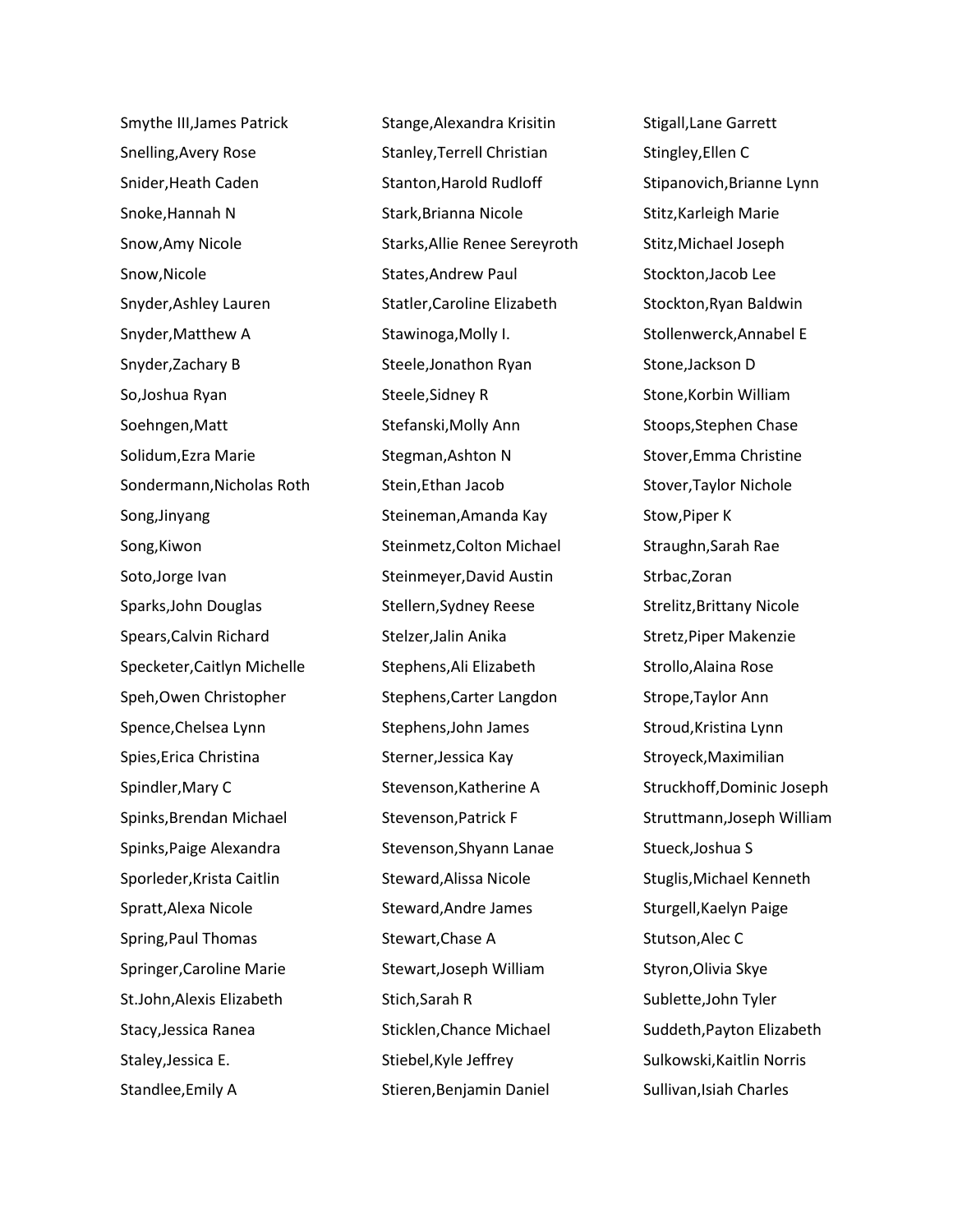Sullivan,Molly Frances Sullivan,William Bret Sultan,Rebecca Alice Summers,Abigail P Sun,Fanxi Sun,Tony Kanghe Suraud,Amy Nicole Sutter,Grace A Sutter,Taylor Marie Sutterer,Jennifer Marie Sutton,Briann E Sutton,Myca Leigh Sutton,Naya Cheyenne Svoboda,Molly Beth Swan,Mathew R Swan,Nathaniel L Swanson,Jakoby Milton Swartz,Tricia Ruth Swearingen,Veronica Paige Sweeney,Devan McKenzie Sweetwood,Hannah Jill Sy,Victor Thanh Syed,Inas Kaleem Szalay,Sara Szura,Michael Joseph

# **T**

Taaffe,Sheridan Sweeney Tackett,Shane Ryan Tait,Andrew Joseph Takaroff,Rachel Leigh Tallmage,Jack Allan

Talpers,Lexie A Tang,Qisheng Tang,Xiaoya Taranissi,Yasmeen Ahmed Tarby,Emily Lynn Tarr,Stephanie Elise Tatarek,Cory Lynn Tauchen,Spencer Rudolph Taylor,Amy Marie Taylor,Caroline C. Taylor,Jessica Erin Taylor,Kristina Dean Taylor,Molly Taylor,Zachariah Cole Teague,Zac T Teehan,Megan Elizabeth Teel,Gage Scott Teepe,Stephen Joel Teevan,Bailey Nicole Tekle,Danai Woldu Telander,Carly Marie Tennison,Joshua Lee Teoh,Ian Terzich,Natalie Rose Teson,Louis Edward Teubner,Saxon B Thater,Casey Aaron Thein,Alexa Jane Thoelecke,Amanda Eileen Thomas,Allison M Thomas,Anna Leigh Thomas,India C Thomas,Isis A

Thomas,Jade Beauregard Thomas,James L. Thomas,Jessica Marie Thomas,Kira Cade Thomas,Leon Thomas,Madison Megan Thomas,Matthew L Thomas,Natalie Marie Thomas,Tara Alyssa Thompson,Chandlor Andrew Thompson,Daniel William Thompson,Dylan C Thompson,Greer Kendall Thompson,Jade Thompson,Karlye Anne Thompson,Kristin Dawn Thompson,Megan L Thorpe,Annabel Louise Tibbles,Geoffrey M Tidwell,Elise Alexandra Tierney,Nicole Marie Tifase,Jessica Oluwatosin Tigges,Kaylin Nicole Timotijevic,Peter A. Tinsley,Sabrina Anne Todd,Ely Seth Todd,Madeline Claire Tong,Ye Tonner,Hannah Marie Torrence,Joseph Michael Torres,Ashley Marie Touzinsky,Victoria H Towns,Madison Marie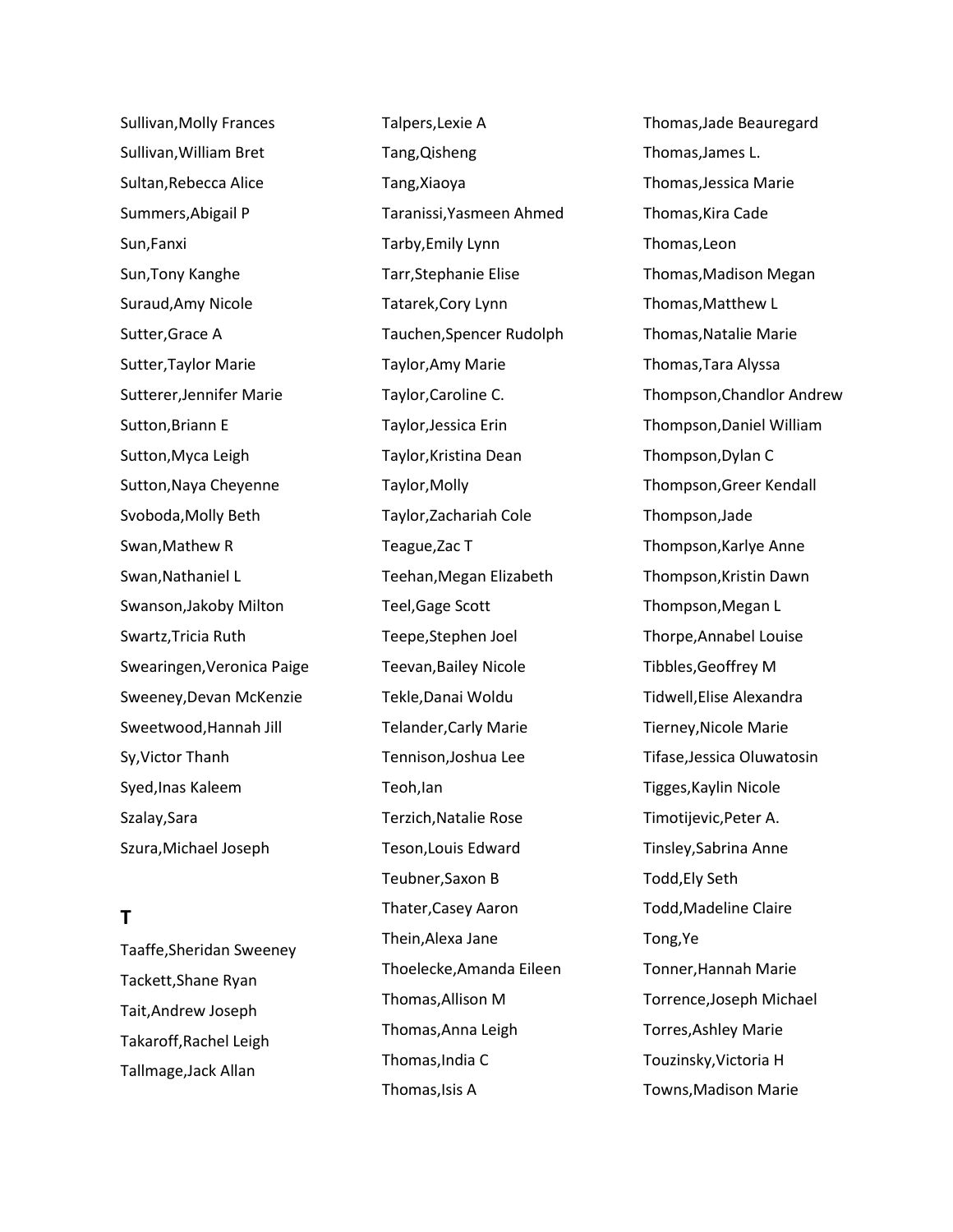Townsend,Hannah R Tran,Kim Thuc Tran,Tsoi Tac Tran,Will Nam-Khoa Trau,Elizabeth Clark Trautmann,Marc Christopher Travers,Tyler Christian Travers,Victoria Madison Trepasso,Bridget Maria Tretter,Anthony R Tretter,Katie Marie Triche,Shahadah Assante Trickey,Virginia D. Trindade,Dinis Andre Triplett,Elizabeth Paige Triplett,Tatyanna Aleicia Tripp,John Michael Trippel,Ryan Scott Trivundza,Blake Michael Troha,Katherine Elyse Troske,Emily Morgan Troup,Haley Marie Troyer,Luke Dalton Trudeau,Alicia Nicole True,Eric James Trueblood,Ashley Renee Trujillo,Erin N. Truong,Amanda Grace Trzecki,Nicholas Reed Tschampel,John A Tschan,Lauren C Tsui,Wai Yiu Tuccillo,Aldo J

Tucker,Hunter James Tuholske,Lucy A Tummala,Bharggav Turmo,Katlyn Renee Turner,James Edward Turner,Sadie Dawn Tutin,Taylor Nicole Twenter,Courtney Faith Twitchell,Joshua-Andrew Walter Tye,Kyle Preston Tyler,Jasmyne R Tyler,Sydney Suzanne Tyrrell,Ethan Carter

### **U**

Ullestad,Trevor David Uncovsky,Nina Marie Underhill,Grant Nathaniel Unterbrink,Jacob A. Urban,Rachel Marie Utley,Tatum Elayne

# **V**

Vacante,Alaina Renee Valchar,Ryan Thomas Valleroy,Tessa Rose Valleroy,Zachary Edward Vallone,Noemi Van Becelaere,Shawn Edward Van de Riet,Noah Christian Van Dyke,Allison Ruth

Van Egeren,Jonathan Duncan Van Eschen,Jessica Brandt Van Zandt,Alex Taylor Vancheva,Eliza Stanislavova Vandel,Noah Curtis Vanderwerken,Clare Marie Vanronzelen,Hailey Anne Varnon,Joshua Anthony Vasconcelles,Ryan Matthew Vaughan,Colton James Vaughn,Ethan James Veach,Hayden Thomas Vega,Jesus Antonio Velazquez,Jessica Nicole Velazquez,Madeline Arami Venezia,Isabel Byington Verbrugge,Christian Michael Verhulst,Conner D Verhulst,Weston Albert Vermaire,Mikella M Vernaschi,Victoria Vick,Alyson Katherine Vilbig,Cathryn Nichole Vincent,Jordan Renee Vincent,Matthew Brian Vogel,Cody Alexander Vogt,Sean Mitchell Vojta,Adam Laurence Volk,Alexandra E. Vollmer,Jordyn A Von Seelen,Lauren Christine Voss,Felecia Nichole Voss,Jackson Henry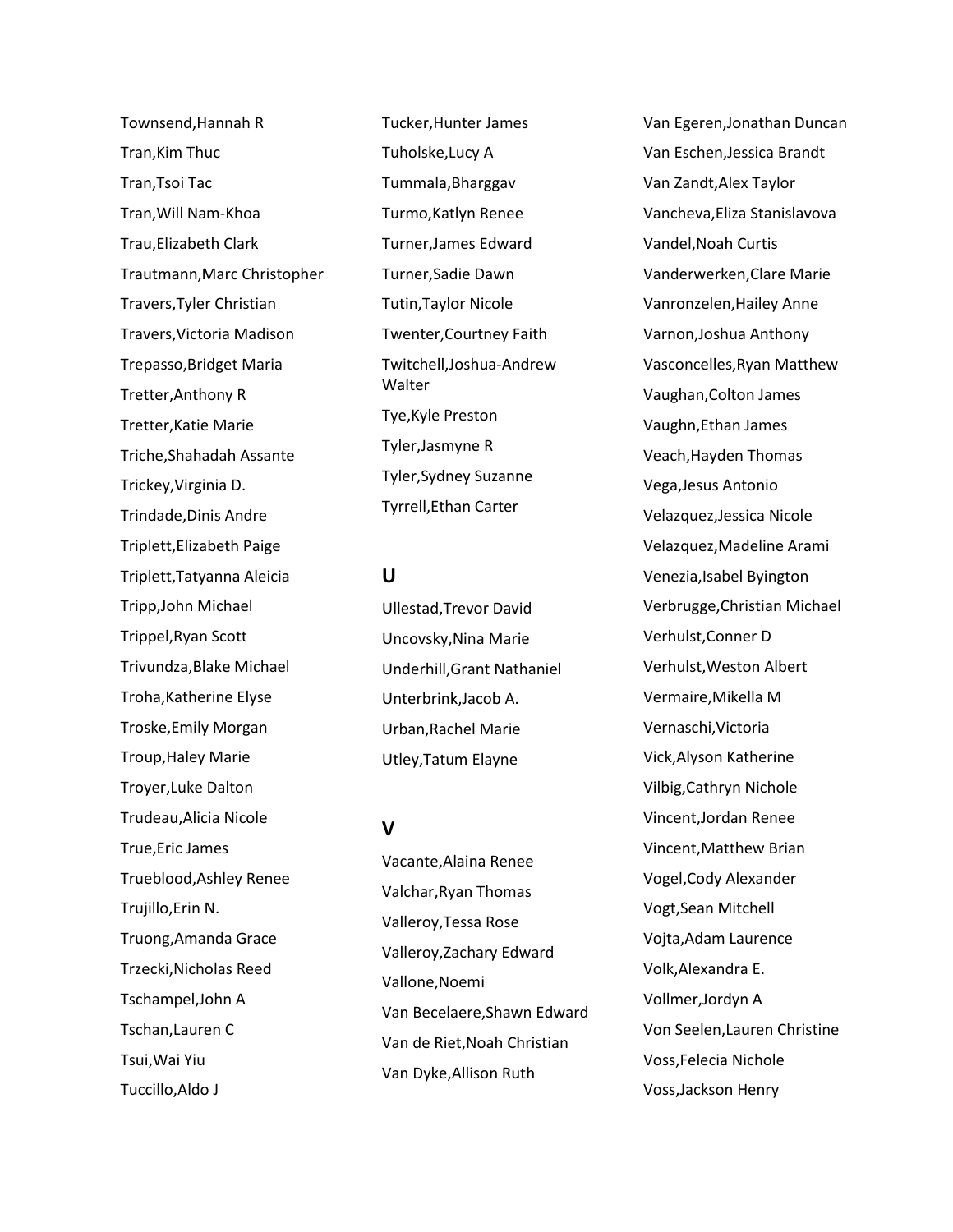Voss,Justine Marie Voss,Tyler A

#### **W**

Wadle,Shayne Matthew Wadud,Alvi Anwar Wages,Breanna Rae Wagner,Jeremy Steven Wagner,Zoe Enderle Wagoner,Alexander Manuel Wakefield,Paige Mikayla Walcott,Clark Gordon Waldinger,Jacob Paul Waldinger,Nicholas Franz Walentynowicz,Brian James Walk,Megan E Walker,Amy L Walker,Austin Lee Walker,Eva Walker,Samantha Marie Wallace,Katherine Ann Wallace,Samantha Leigh Walther,Ethan-Michael Philip Wan,Xuezhao Wang,Meng Wansing,Joseph Anthony Wansing,Kyle Allan Warbritton,Andrew T Warden,Abigail Catherine Warder,Clayton A Warner,Brianna Ashlyn Warnken,Lauren D

Warren,Abigail Leigh Waterman,Wesley Francis Waters,Nicholas Robert Watkins,Brooke Jordan Watson,Ashley Michelle Watson,Hope Alexis Watson,Madison Christine Wayland,Hunter Clay Weakly,Jack Gordon Weaver,Christina Rian Webber,Katherine Sara Weece,Jared Thomas Weeks,Bailey Anne Wegener,Garren Michael Weigand,Denise Katlyn Weinberg,Jordan M Weinzierl,Jason Angelo Weise,Valerie Nicole Weiss,Jessica Hope Weiss,Whitney Catherine Weith,Katelyn Caroline Welch,Jolie Bryanne Wells,Rebecca D. Welsh,Claire Weng,Yu-Wen Wepking,Madison Jordan Wescott,Rachel Leigh Wesley,Rachel Lynne Westhoff,Madelynn Ann Westrich,Meredith Rusk Wetherington,Greer Shannon Wetherington,Reid Garret Wheeler,Timothy A

Whistler,Lukas James Whitaker,Emily Jo Whitaker,Rachel Blaire White,Jaelin R. White,Marie Elizabeth White,Mikhayla Jasimon - Davone White,Molly A Whitehead,Douglass Ross Whitnah,Erica Marie Whittaker,Alicia Marie Wiant,Timothy Reed Widdicombe,Stephanie Diane Wideman,Madisyn Ashley Widowski,Eleanor Grace Wiederholt,Kaysie Wielinski,Jacob Gordon Wieprecht,Samantha Paige Wiewel,Brooke Nicole Wigen,Blake Mitchell Wiggins,Jaclyn Wilburn,Sierra Monet Wilcutt,Sydnie N Wild,Justin John Wilfing,Lindsi Rose Wilhelm,Caitlin Harley Wilhelmus,Katie McKenzie Wilken,Alec Thomas Wilkins,Catherine Anne Wilkins,Emmalee V Wilkinson,Alexis Nicole Willcoxon,Anna Lynn Willems,Hadley Victoria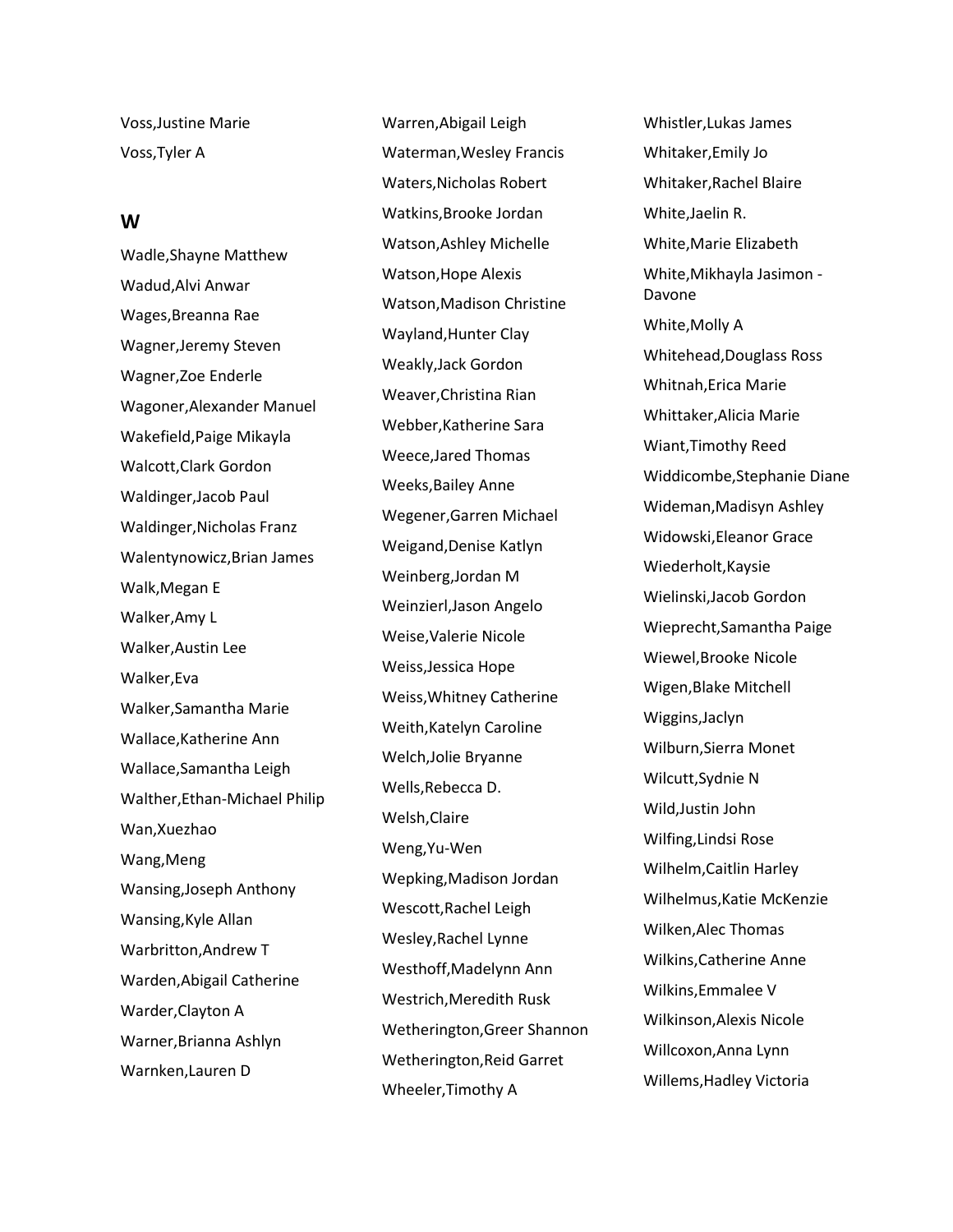Williams,Bradee Ann Williams,Brendon Michol Williams,Christopher Dominic Williams,Hannah Klayre Williams,Jonathan Chase Williams,Mary Kathleen Williams,Nickolas Aaron Williams,Paige Olivia Williams,Savannah Dale Willis,Catherine Margaret Willis,Jessica Taylor Willis-Teff,Benjamin John Willoughby,Blake M Wills,Claire Asta Wilmarth,Michael W Wilmes,Daniel S Wilson,Braiden J. Wilson,Caleb Joseph Wilson,Christina Lynn Wilson,Ian James Wilson,Kalei Nguyen Wilson,Mario Darrell Wilson,Megan Elizabeth Wilson,Shannon Leigh Wilson,Tawnie L Wind,Emily A Windau,August Edward Winkler,Rebecca Lynn Withers,Andrew John Witte,August James Pearl Wolfe,Allison Diane Wolfinbarger,Alexis Lea Wolk,Kate

Wolkey,Kane Justis Wolz,Dylan Christopher Womack,Allison Kate Wong,Christopher Ryan Wood,Millicent Jiang Jing Woodley,Joshua Michael Wright,Allison Yvette Wright,Anna Marie Wright,Harper Wright,Lindsay Rose Wright,Madison M Wright,Meredith Carol Wu,Louyue Wu,Ruoxuan Wunder,Sarah F. Wunderlich,Paige Lundell Wunnenberg,Paul Samuel Wurtsbaugh,Anna Marie Wyatt,Raven Nicole Reed Wyse,Blaine E.

### **X**

Xia,Zehong Xing,Zhuoxiu

### **Y**

Yanello,Alice Jean Yao,Yao Yardley,Christopher Jason Russell Yi,Youyang Yocks,Casey Lynn

York,Mary A Young,Brady Noah Young,Kristyn Elizabeth Youngblood,Sara Ann Youngers,Julie Nicole Yount,Matthew Lee Youse,Elizabeth Yowell,Andrew Richard Yu,Alice Ann Yu,Daphne G Yuhas,Olivia Marie Yuratovich,Jack Thomas

# **Z**

Zahn,Madessyn Ann Zahoor,Haris Zangmo,Tshulthrim Zars,Benjamin Clay Zars,Ethan Thomas Zeman,Emily Zhang,Bingyue Zhang,Bohan Zhang,Haozhe Zhang,Jason Zhang,Yan Zhao,Haiyang Zheng,Qiao Yun Zhou,Hengtao Zhou,Xingzao Zidek,Michael J Ziegler,Lukas Matthew Zimmerschied,Kyle Evan